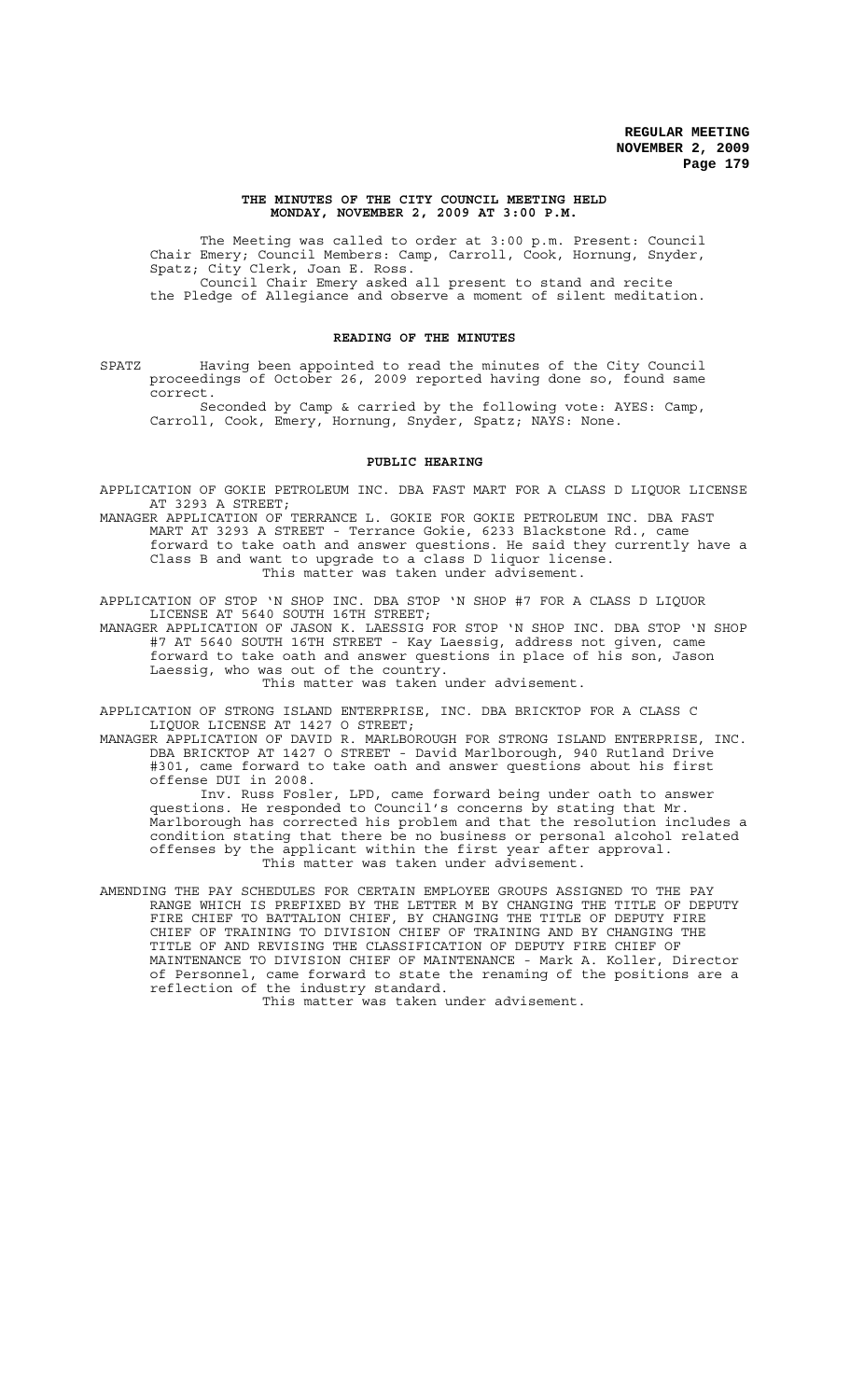AMENDING THE PAY SCHEDULES FOR CERTAIN EMPLOYEE GROUPS ASSIGNED TO THE PAY RANGE WHICH IS PREFIXED BY THE LETTER C BY CHANGING THE PAY RANGE FOR THE JOB CLASSIFICATION OF URBAN SEARCH AND RESCUE SPECIALIST - Mark A. Koller, Director of Personnel, came forward to state that as this position is 100% federally funded, it will have no financial impact to the City. He said in job description comparability, it is within the range of compensation.

This matter was taken under advisement.

AMENDING THE PAY SCHEDULES FOR CERTAIN EMPLOYEE GROUPS ASSIGNED TO THE PAY RANGES WHICH ARE PREFIXED BY THE LETTERS N AND C BY CHANGING THE TITLE AND PAY RANGE FOR THE JOB CLASSIFICATION OF RADIO SYSTEM LEAD TECHNICIAN (N20) TO RADIO SYSTEM SPECIALIST (C27) AND BY CHANGING THE TITLE AND PAY RANGE FOR THE JOB CLASSIFICATION OF RADIO SYSTEM LEAD TECHNICIAN (N21) TO RADIO SYSTEM LEAD SPECIALIST (C28) - Mark A. Koller, Director of Personnel, came forward to state that the financial impact of these changes is minimal. He said for example, the pay range for C27 goes up .05/hour for a total of \$100/annually; C28 goes up .50/hour. Mr. Koller said both Unions, Personnel, and the affected employees were in agreement with these changes.

This matter was taken under advisement.

CHANGE OF ZONE HP 09020 - AMENDING ORDINANCE NO. 19305, PASSED BY THE CITY COUNCIL ON SEPTEMBER 14, 2009, TO ACCEPT A CORRECTED EXHIBIT "A", GUIDELINES FOR PRESERVATION FOR RICKET<u>T</u>S MANSION, ATTACHED TO THE ORDINANCE - Rodney Confer, City Attorney, clarified that a legal description was corrected.

This matter was taken under advisement.

COMP. PLAN CONFORMITY 09010 - APPROVING AMENDMENTS TO THE LINCOLN CENTER REDEVELOPMENT PLAN TO ADD THE "HAYMARKET HOTEL AND TOOL HOUSE REDEVELOPMENT PROJECT AREA" TO INCLUDE REDEVELOPMENT OF TWO EXISTING BUILDINGS, AN ADDITION TO THE EXISTING BUILDINGS AND CONSTRUCTION OF A NEW BUILDING THAT TOGETHER WILL HOUSE HOTEL, RESIDENTIAL AND OTHER COMMERCIAL USES, ON PROPERTY GENERALLY BOUNDED BY 8TH, 9TH, Q AND R STREETS - David Landis, Director of Urban Development, came forward to answer questions about the conceptual stage of the multi-use project which includes a 105 room hotel, 60 residential units, and mixed-use retail at a total estimated cost of \$18 million (\$2.9 million TIF). The technical aspects include the movement of utilities from down the alley to the perimeter of the project and adding a skywalk connector to the Haymarket Garage. He said to meet parking needs for retail & residential, the developer is considering transferring parking rights he already has. Mr. Landis said there is serious consideration of providing a new parking garage in the Haymarket area. Out of various possible locations, the consultant has identified a preferred site for a parking garage and the City has resources in its bonding capacity to build one. Mark Hunzeker, 600 Wells Fargo Center, 1248 O Street, came forward on behalf of B&J Partnership to answer questions. Keeping within historic preservation guidelines, he presented photos to make use of underutilized existing buildings. He clarified that the resolution is simply a change in the plan to allow for the project; it is not the agreement that will be binding on either party. Upon plan approval, an agreement will eventually follow with details included. In response to Council questioning, Mr. Hunzeker said parking issues should not be decided on a case-by-case basis but rather with a fair respect to a City policy in any redevelopment or TIF project.

This matter was taken under advisement.

AUTHORIZING THE ACCEPTANCE OF A TOUR DE LINCOLN BICYCLE SCULPTURE IN MEMORY OF GREG DUNBAR FOR INCLUSION IN THE CITY'S PUBLIC ART COLLECTION AND FOR DISPLAY ON PUBLIC PROPERTY NEAR THE TEACHERS FOUNTAIN AT 27TH AND CAPITOL PARKWAY - Terry Genrich, Parks & Recreation came forward to answer questions.

This matter was taken under advisement.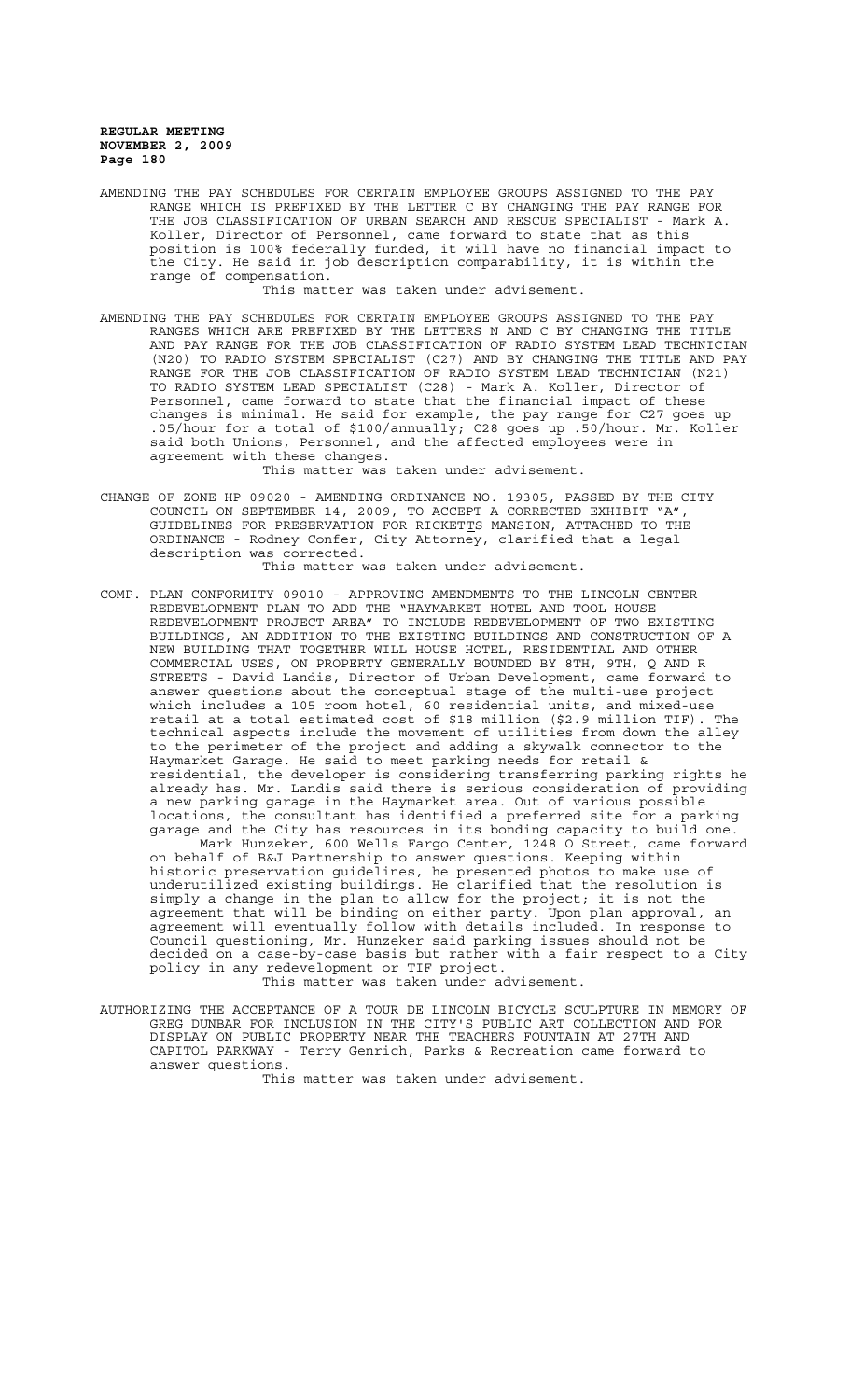APPROVING THE USE OF PUBLIC RIGHT-OF-WAY BY UNIVERSITY OF NEBRASKA-LINCOLN TO PLACE TWO CONDUITS IN VINE STREET TO PROVIDE TELEPHONE AND FIBER OPTIC SERVICE TO A NEW UNL PARKING STRUCTURE AT 19TH AND VINE STREETS - Steve Huggenberger, Asst. City Attorney, came forward to clarify corrections. This matter was taken under advisement.

ADOPTING THE LINCOLN ELECTRIC SYSTEM RATE SCHEDULE, SERVICE REGULATIONS, AND COST ANALYSIS SUMMARY PROVIDING FOR A SYSTEM AVERAGE INCREASE OF 2.9 PERCENT, TO BE EFFECTIVE JANUARY 1, 2010. (REQUEST ACTION ON 11/16/09); ADOPTING THE LINCOLN ELECTRIC SYSTEM ANNUAL BUDGET FOR 2010, TO BECOME

EFFECTIVE JANUARY 1, 2010 - Douglas Curry, Administrator of LES, came forward to review the budget and request favorable approval. Doug Bantam, COO of LES, came forward to present budget details. He said significant challenges may restructure the way electrical energy is generated and delivered to customers. Eventually they will be in a position to re-double their conservation and efficiency programs. He said this budget provides for continued reliable service to the customers, continued maintenance of the system and the first steps in starting to address some of the challenges. Mr. Bantam noted the following key points: capital authorization has come down with completion of the Walter Scott #4 generating unit at Council Bluffs & the 345kv transmission line around north Lincoln; capital construction is expected to remain fairly stable until the next major generation resource is required in or around 2018; debt service has been structured to remain steady; and yet operating expenses have continued to increase.

Mr. Curry clarified they propose to increase the rate stabilization fund by \$2-4 million. He said LES operates on a thin margin for non-profit, so unless budgeted for, the needed funds won't be available.

Todd Hall, VP Consumer Services of LES, came forward to state that national utility costs are increasing but the Midwest/Northern Plains have a lower price comparative to other states. The residential average cost for Nebraska as a whole is \$77 compared to LES which is \$69.

Coby Mach, LIBA, came forward to clarify that when the LES Administrative Board (members who represent Lincoln citizens) voted on a rate increase, 5-3 is far from unanimous. With that in mind, he encouraged Council to eliminate as much of the rate increase as is possible because not only are these times tough, but horrible. Mr. Mach recounted that businesses are closing, employers are laying off workers, job holders are not seeing an increase in pay and homeowners are struggling. He suggested LES to set aside (not eliminate) the Sustainable Energy Program for one year; therefore saving \$2 million. André Mick, LIBA, was on hand for questioning.

Mitch Paine, UNL student, came forward in support of the proposed rate increase as he is in favor of the Sustainable Energy Program to focus on energy efficiency and lessen the financial burden that his generation will have to bear to build a new power plant.

David Bargen, Rembolt Ludtke LLP, came forward representing the Lincoln Employers' Coalition in opposition to the rate increase. He stated businesses who comprise the coalition are a group of heavy power users employing many people in the City of Lincoln. Mr. Bargen stated that electrical rates to run a business in Iowa are more competitive. He cited this as a primary factor in Linweld's decision to build a new plant in Grimes, Iowa, which opened this year. While the Rate Stabilization Fund, Sustainable Energy Program, and Reserve Fund are necessary programs, the Coalition asserts that increases could be deferred until economic conditions improve.

Andrea Davis, 2144 S. 13<sup>th</sup> St., came forward to question how much total power cost is spent on administration and expressed a need for that figure to be made available to the public.

Roger Massey, 4130 Taliesin Dr., came forward representing Homebuilders of Lincoln as the Government Affairs person, reporting that the underground service fee is proposed to increase 18% from \$400 to \$472 for a vacant new home lot. As new home construction is at its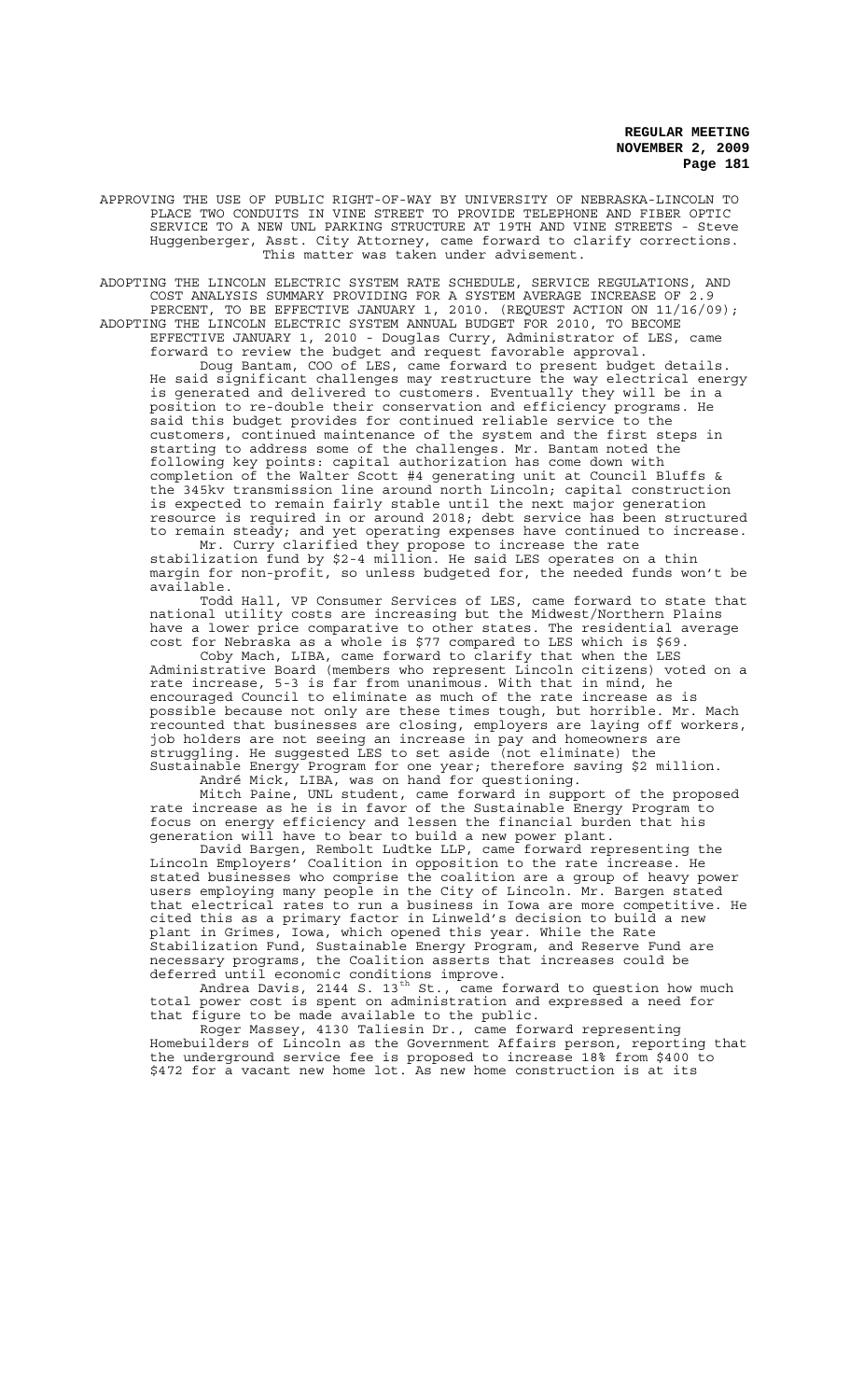> lowest number in 20 years, Mr. Massey requested LES to follow its mission statement which promotes job creation & new economic development by freezing the fee for one year, at least.

Eric Foster, 1920 J Street #7, came forward in support of a rate increase. Having previously lived in Portland, Oregon, he feels his electricity bill in Lincoln is reasonable & affordable.

Mike Morosin, 1500 N. 15<sup>th</sup> St., came forward to comment on rates and to question the availability of the energy efficiency programs. Mr. Curry came forward in rebuttal to address issues with regard to labor costs, industrial concerns and the LES Board majority vote.

Mr. Bantam came forward in rebuttal explaining their process in controlling labor expenses despite continued customer & load growth.

Mr. Hall came forward in rebuttal to explain the proportionate cost share as it pertains to residential consumers and the large power consumers. He said the LES business plan in 2010 is scheduled to engage the community in a rate construction discussion over a ten-month period. In answer to Mr. Morosin's question about available sustainable energy programs, he said nearly 5,000 customers participated but as funds were quickly allocated, he did not know how many applicants were turned away. This matter was taken under advisement.

**\*\* END OF PUBLIC HEARING \*\***

# **COUNCIL ACTION**

# **REPORTS OF CITY OFFICERS**

- CLERK'S LETTER AND MAYOR'S APPROVAL OF RESOLUTIONS AND ORDINANCES PASSED BY THE CITY COUNCIL ON OCTOBER 19, 2009 - CLERK presented said report which was placed on file in the Office of the City Clerk. **(27-1)**
- CLERK'S LETTER AND MAYOR'S APPROVAL OF RESOLUTIONS AND ORDINANCES PASSED BY THE CITY COUNCIL ON OCTOBER 26, 2009 - CLERK presented said report which was placed on file in the Office of the City Clerk. **(27-1)**
- REAPPOINTING ROBERT SMITH AND LARRY ANDERSON TO THE COMMUNITY FORESTRY ADVISORY BOARD FOR THREE-YEAR TERMS EXPIRING AUGUST 17, 2012 - CLERK read the following resolution, introduced by Jayne Snyder, who moved its

adoption:<br>A-85558 BE BE IT RESOLVED by the City Council of the City of Lincoln, Nebraska:

That the appointment of Robert Smith and Larry Anderson to the Community Forestry Advisory Board for three-year terms expiring August 17, 2012, is hereby approved.

Introduced by Jayne Snyder Seconded by Spatz & carried by the following vote: AYES: Camp, Carroll, Cook, Emery, Hornung, Snyder, Spatz; NAYS: None.

REAPPOINTING ART ZYGIELBAUM, LAURIE THOMAS LEE AND MARY HERRES TO THE CABLE ADVISORY BOARD FOR THREE-YEAR TERMS EXPIRING JULY 1, 2012 - CLERK read the following resolution, introduced by Jayne Snyder, who moved its

adoption:<br><u>A-85559</u> BE BE IT RESOLVED by the City Council of the City of Lincoln, Nebraska:

That the reappointment of Art Zygielbaum, Laurie Thomas Lee and Mary Herres to the Cable Advisory Board for three-year terms expiring July 1, 2012, is hereby approved.

Introduced by Jayne Snyder Seconded by Spatz & carried by the following vote: AYES: Camp, Carroll, Cook, Emery, Hornung, Snyder, Spatz; NAYS: None.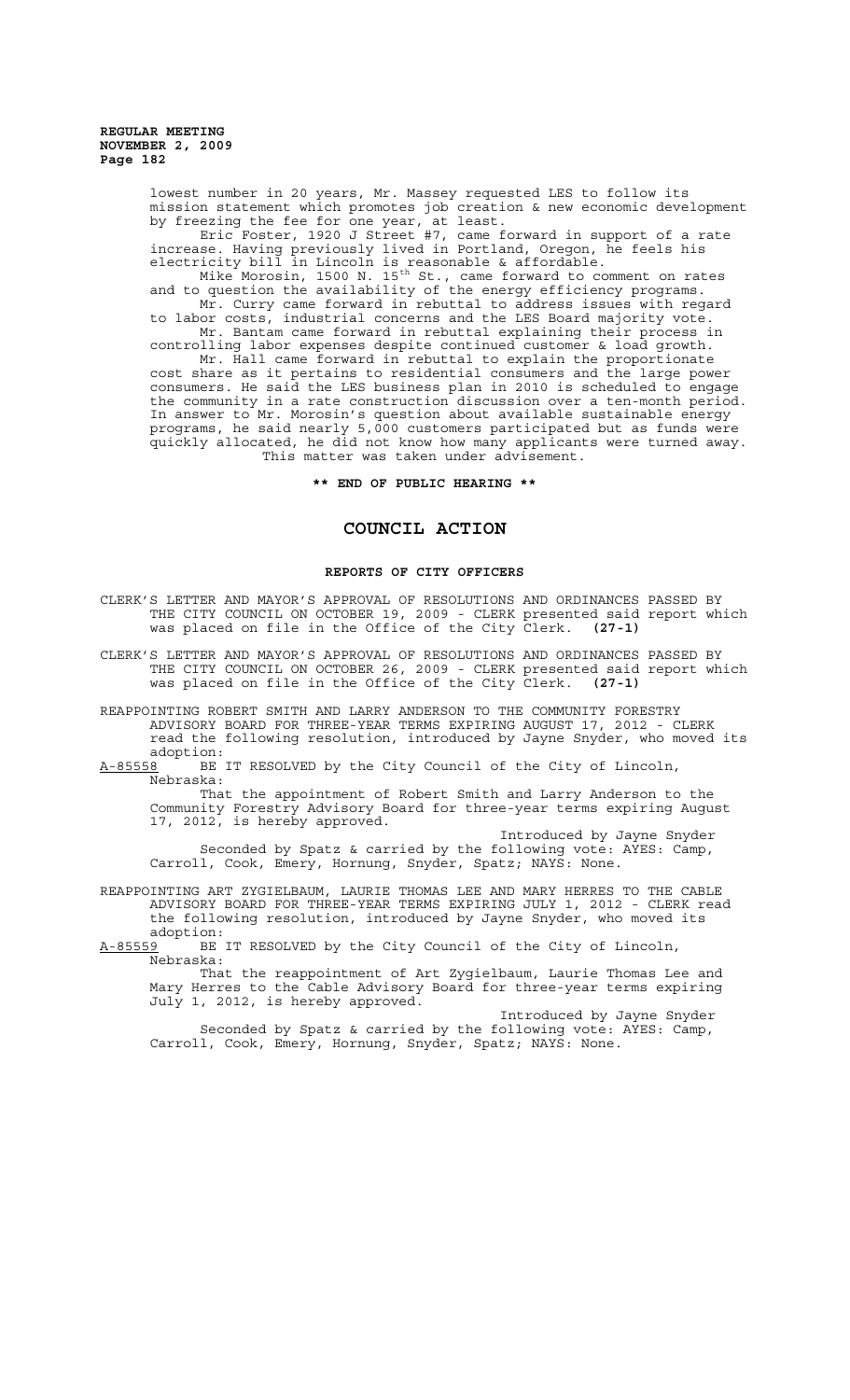APPOINTING REBECCA GARRETT-FERGUSON TO THE POLICE AND FIRE PENSION PLAN INVESTMENT BOARD FOR A TERM EXPIRING SEPTEMBER 1, 2014 - PRIOR to reading:

COOK Moved to Withdraw Bill No. 09R-193.

Seconded by Camp & carried by the following vote: AYES: Camp, Carroll, Cook, Emery, Hornung, Snyder, Spatz; NAYS: None. The ordinance, having been **WITHDRAWN**, was assigned the File **#38-4597** & was placed on file in the Office of the City Clerk.

REAPPOINTING DEBRA DAILY TO THE KENO ADVISORY BOARD FOR A THREE-YEAR TERM EXPIRING JULY 1, 2012 - CLERK read the following resolution, introduced

by Jayne Snyder, who moved its adoption: A-85560 BE IT RESOLVED by the City Council of the City of Lincoln, Nebraska:

That the reappointment of Debra Daily to the Keno Advisory Board for a three-year term expiring July 1, 2012, is hereby approved. Introduced by Jayne Snyder Seconded by Spatz & carried by the following vote: AYES: Camp,

Carroll, Cook, Emery, Hornung, Snyder, Spatz; NAYS: None. APPROVING THE ASSESSMENT RESOLUTION FOR DOWNTOWN BUSINESS IMPROVEMENT DISTRICT

FOR BOARD OF EQUALIZATION, MONDAY, NOVEMBER 9, 2009 AT 3:00 P.M. - CLERK read the following resolution, introduced by John Spatz, who moved its adoption:

A-85561 BE IT RESOLVED by the City Council of the City of Lincoln, Nebraska:

That the cost of providing for the development of public activities and the promotion of public events in the Downtown Business Improvement District including management and promotion and advocacy of retail trade activities or other promotional activities in the district area; enhancement of the enforcement of parking regulations and the provision of security within the district area; the improvement of parking availability; the provision of physical improvements for decoration and security purposes; the maintenance, repair, and reconstruction of improvements of other facilities authorized by the Business Improvement District Act not otherwise subject to maintenance, repair, or reconstruction under or within another business improvement district; any other projects or undertakings for the benefit of the public facilities in the district area; the employment of or contracting for personnel, including administrators, to provide for any service as may be necessary or proper to carry out the purposes of the Business Improvements District Act and cost incidental thereto, be and the same is hereby assessed upon the property in said district described in the proposed Distribution of Assessment attached to this resolution, marked "Proposed Distribution of Assessment of the Downtown Business Improvement District", and made a part hereof; that the cost of said public activities and promotion of public events is the sum of \$328,844.49; that the property set forth in the proposed Distribution of Assessment is specially benefitted by such activities and improvement; that each piece and parcel of property described is specially benefitted in the amount set forth therein, and no property is taxed more than the special benefits accruing thereto by reason of said activities and improvements; that the cost of said activities and improvements is hereby apportioned and assessed upon the several pieces and parcels of property in said district in the manner and amount set forth in the proposed Distribution of Assessment of the Downtown Business Improvement District.

BE IT FURTHER RESOLVED that the City Clerk be and is hereby directed to record this resolution in the minutes of the City Council with the vote thereon by yeas and nays.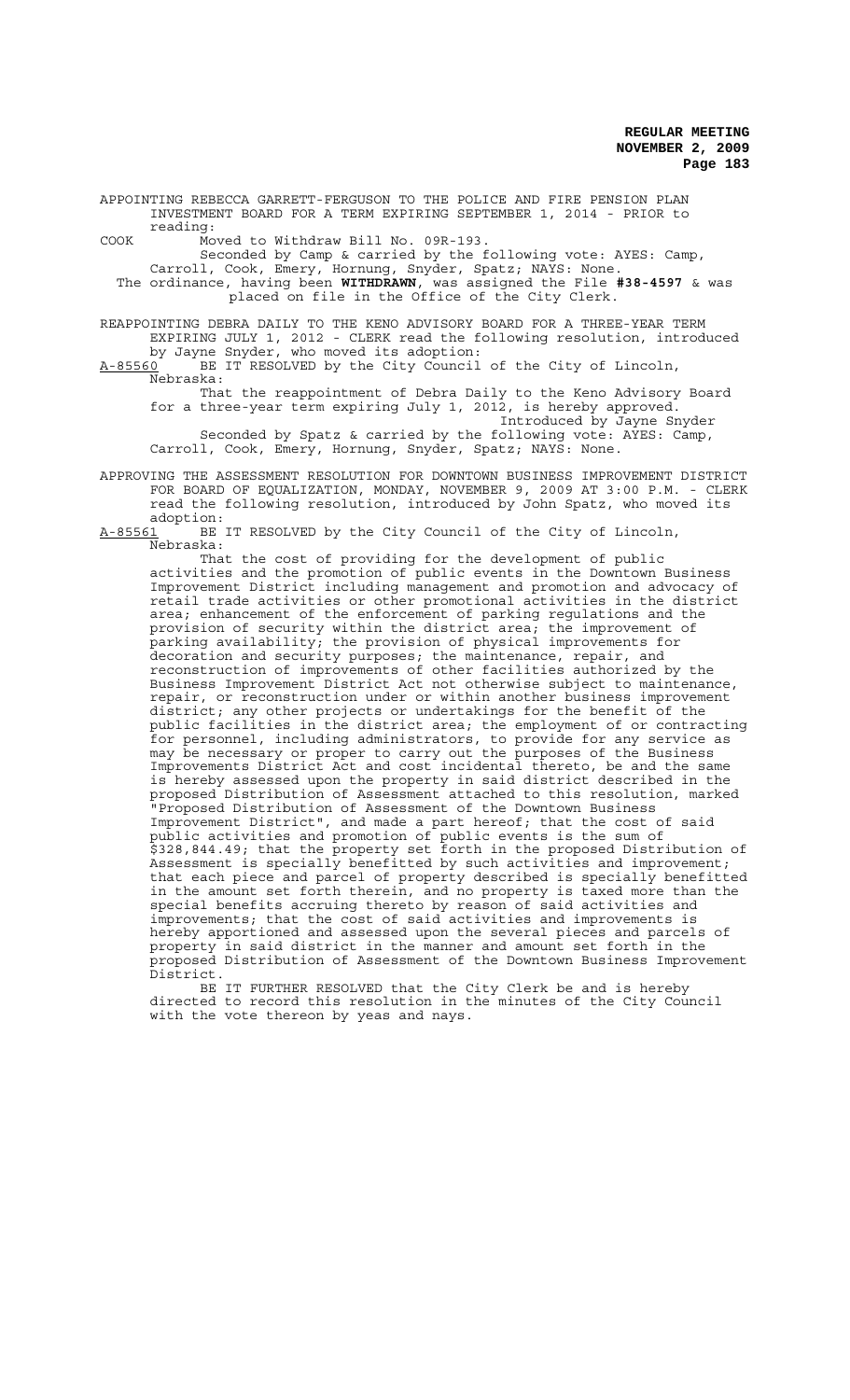> AND BE IT FURTHER RESOLVED that the City Council shall sit as Board of Equalization for the purpose of equalizing said assessments on the 9th day of November, 2009, at  $3:00 \text{ p.m.}$ , and on the  $\overline{\phantom{a}}$  day of <u>example 2009</u>, 2009, at <u>p. m., with</u> adjournments from day to day until the work of equalizing said assessments shall be completed. Introduced by John Spatz Seconded by Carroll & carried by the following vote: AYES: Camp, Carroll, Cook, Emery, Hornung, Snyder, Spatz; NAYS: None.

APPROVING THE ASSESSMENT RESOLUTION FOR DOWNTOWN MAINTENANCE IMPROVEMENT DISTRICT FOR BOARD OF EQUALIZATION, MONDAY, NOVEMBER 9, 2009 AT 3:00 P.M. - CLERK read the following resolution, introduced by John Spatz,

who moved its adoption:<br>A-85562 BE IT RESOLVED by BE IT RESOLVED by the City Council of the City of Lincoln, Nebraska:

That the cost of providing for the development of public activities and the promotion of public events in the Downtown Maintenance Improvement District including management and promotion and advocacy of retail trade activities or other promotional activities in the district area; enhancement of the enforcement of parking regulations and the provision of security within the district area; the improvement of parking availability; the provision of physical improvements for decoration and security purposes; the maintenance, repair, and reconstruction of improvements of other facilities authorized by the Business Improvement District Act not otherwise subject to maintenance, repair, or reconstruction under or within another business improvement district; any other projects or undertakings for the benefit of the public facilities in the district area; the employment of or contracting for personnel, including administrators, to provide for any service as may be necessary or proper to carry out the purposes of the Business Improvements District Act and cost incidental thereto, be and the same is hereby assessed upon the property in said district described in the proposed Distribution of Assessment attached to this resolution, marked "Proposed Distribution of Assessment of the Downtown Maintenance Improvement District", and made a part hereof; that the cost of said public activities and promotion of public events is the sum of \$219,980.00 that the property set forth in the proposed Distribution of Assessment is specially benefitted by such activities and improvement; that each piece and parcel of property described is specially benefitted in the amount set forth therein, and no property is taxed more than the special benefits accruing thereto by reason of said activities and improvements; that the cost of said activities and improvements is hereby apportioned and assessed upon the several pieces and parcels of<br>property in said district in the manner and amount set forth in the property in said district in the manner and amount set forth in the proposed Distribution of Assessment of the Downtown Maintenance Improvement District.

BE IT FURTHER RESOLVED that the City Clerk be and is hereby directed to record this resolution in the minutes of the City Council with the vote thereon by yeas and nays.

AND BE IT FURTHER RESOLVED that the City Council shall sit as Board of Equalization for the purpose of equalizing said assessments on the 9th day of November, 2009, at 3:00 p.m., and on the day of , 2009, at p.m., with adjournments from day to day until the work of equalizing said

assessments shall be completed. Introduced by John Spatz

Seconded by Carroll & carried by the following vote: AYES: Camp, Carroll, Cook, Emery, Hornung, Snyder, Spatz; NAYS: None.

APPROVING THE ASSESSMENT RESOLUTION FOR DOWNTOWN CORE BUSINESS IMPROVEMENT DISTRICT FOR BOARD OF EQUALIZATION, MONDAY, NOVEMBER 9, 2009 AT 3:00 P.M. - CLERK read the following resolution, introduced by John Spatz,

who moved its adoption:<br>A-85563 BE IT RESOLVED by BE IT RESOLVED by the City Council of the City of Lincoln, Nebraska: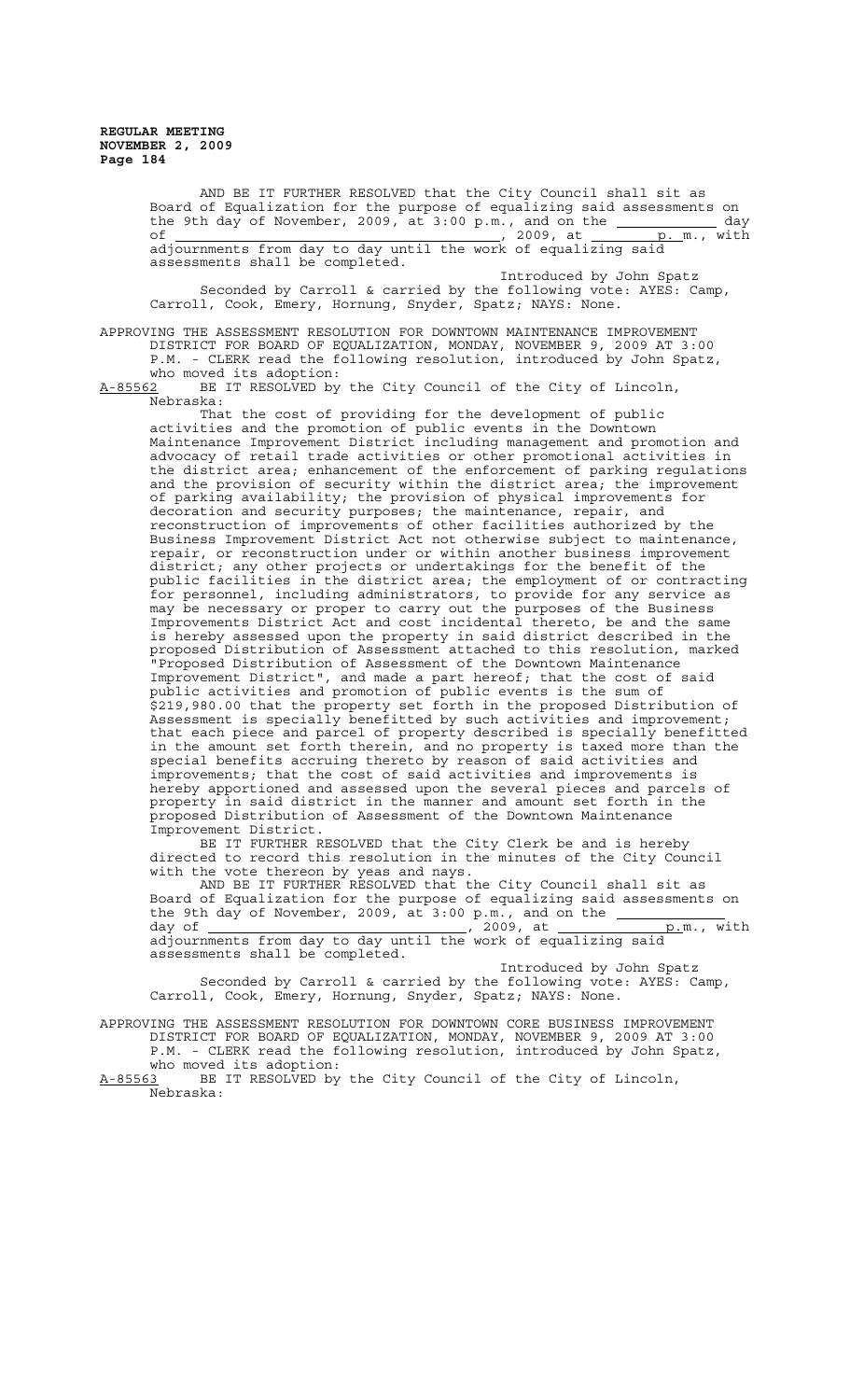That the cost of providing for the development of public activities and the promotion of public events in the Core Business Improvement District Overlay including management and promotion and advocacy of retail trade activities or other promotional activities in the district area; enhancement of the enforcement of parking regulations and the provision of security within the district area; the improvement of parking availability; the provision of physical improvements for decoration and security purposes; the maintenance, repair, and reconstruction of improvements of other facilities authorized by the Business Improvement District Act not otherwise subject to maintenance, repair, or reconstruction under or within another business improvement district; any other projects or undertakings for the benefit of the public facilities in the district area; the employment of or contracting for personnel, including administrators, to provide for any service as may be necessary or proper to carry out the purposes of the Business Improvements District Act and cost incidental thereto, be and the same is hereby assessed upon the property in said district described in the proposed Distribution of Assessment attached to this resolution, marked "Proposed Distribution of Assessment of the Core Business Improvement District Overlay", and made a part hereof; that the cost of said public activities and promotion of public events is the sum of \$147,795.10; that the property set forth in the proposed Distribution of Assessment is specially benefitted by such activities and improvement; that each piece and parcel of property described is specially benefitted in the amount set forth therein, and no property is taxed more than the special benefits accruing thereto by reason of said activities and improvements; that the cost of said activities and improvements is hereby apportioned and assessed upon the several pieces and parcels of property in said district in the manner and amount set forth in the proposed Distribution of Assessment of the Core Business Improvement District Overlay. BE IT FURTHER RESOLVED that the City Clerk be and is hereby

directed to record this resolution in the minutes of the City Council with the vote thereon by yeas and nays.

AND BE IT FURTHER RESOLVED that the City Council sit as Board of Equalization for the purpose of equalizing said assessments on the 9 $^{\mathtt{TH}}$ day of November, 2009, at  $3:00 \text{ p.m.}$ , and on the  $\qquad \qquad \qquad$  day of , 2009, at p. m., with adjournments from day to day until the work of equalizing said assessments shall be completed.

Introduced by John Spatz Seconded by Carroll & carried by the following vote: AYES: Camp, Carroll, Cook, Emery, Hornung, Snyder, Spatz; NAYS: None.

## **PETITIONS & COMMUNICATIONS**

SETTING THE HEARING DATE OF MONDAY, NOVEMBER 16, 2009 AT 3:00 P.M. FOR THE APPLICATION OF THE GROVE BLDG., INC. DBA THE GROVE FOR A CLASS C LIQUOR LICENSE LOCATED AT 340 WEST CORNHUSKER - CLERK read the following resolution, introduced by John Spatz, who moved its adoption:

A-85564 BE IT RESOLVED by the City Council, of the City of Lincoln, that a hearing date is hereby set for Monday, November 16, 2009, at 3:00 p.m. or as soon thereafter as possible in the City Council Chambers, County-City Building, 555 S. 10th St., Lincoln, NE, for the application of The Grove Bldg., Inc. dba The Grove for a Class C liquor license located at 340 West Cornhusker.

If the Police Dept. is unable to complete the investigation by said time, a new hearing date will be set.

Introduced by John Spatz Seconded by Carroll & carried by the following vote: AYES: Camp, Carroll, Cook, Emery, Hornung, Snyder, Spatz; NAYS: None.

SETTING THE HEARING DATE OF MONDAY, NOVEMBER 16, 2009 AT 3:00 P.M. FOR THE APPLICATION OF HONG'S, INC. IV DBA CHINA BUFFET FOR A CLASS I LIQUOR LICENSE LOCATED AT 120 N. 66TH STREET - CLERK read the following resolution, introduced by John Spatz, who moved its adoption: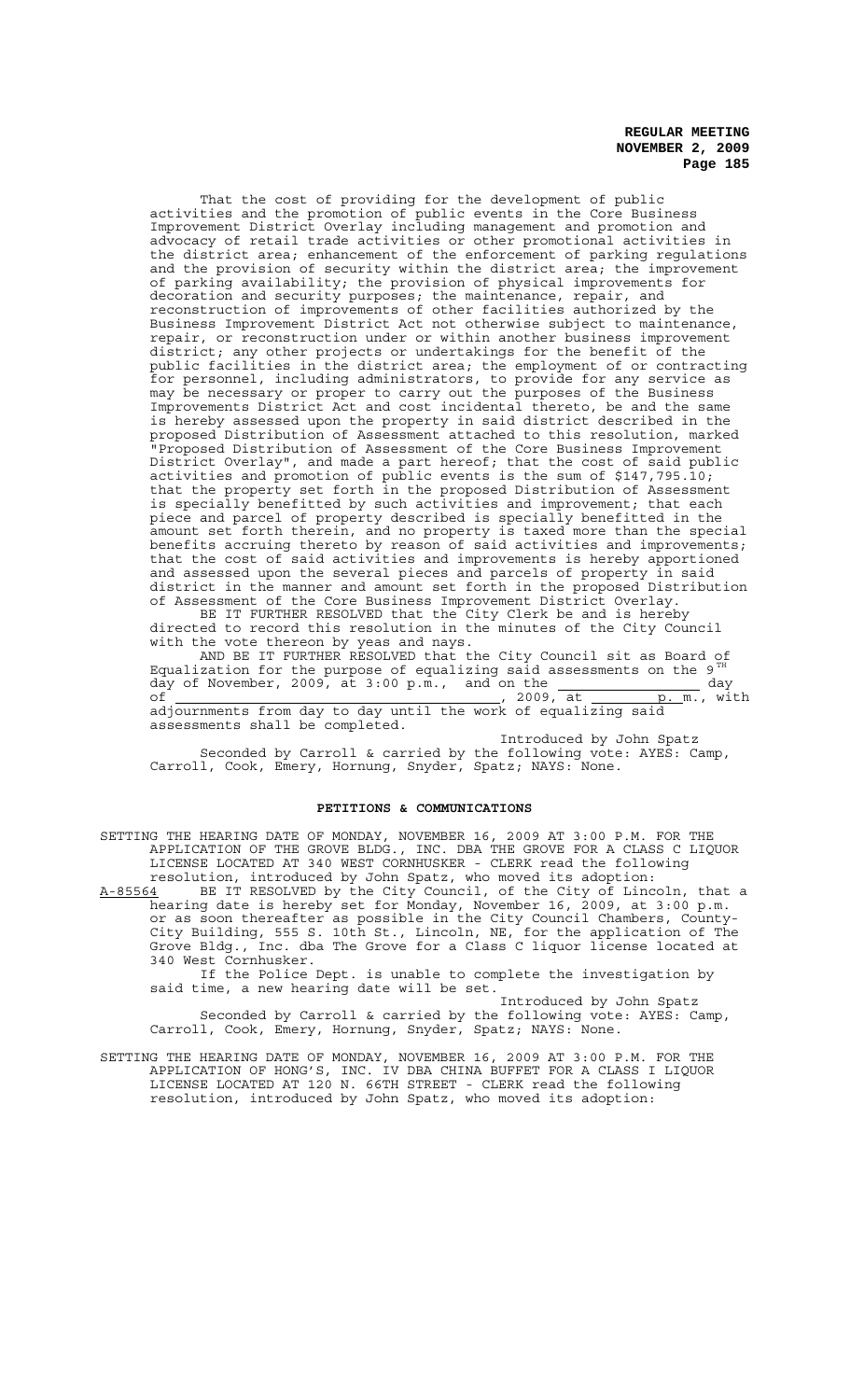A-85565 BE IT RESOLVED by the City Council, of the City of Lincoln, that a hearing date is hereby set for Monday, November 16, 2009, at 3:00 p.m. or as soon thereafter as possible in the City Council Chambers, County-City Building, 555 S. 10th St., Lincoln, NE, for the application of Hong's Inc. IV dba China Buffet for a Class I liquor license located at 120 North 66th Street.<br>If the Police Dept. is unable to complete the investigation by

If the Police Dept. is unable to complete the investigation by said time, a new hearing date will be set.

Introduced by John Spatz Seconded by Carroll & carried by the following vote: AYES: Camp, Carroll, Cook, Emery, Hornung, Snyder, Spatz; NAYS: None.

SETTING THE HEARING DATE OF MONDAY, NOVEMBER 16, 2009 AT 3:00 P.M. FOR THE APPLICATION OF SPEAKEASY MANAGEMENT GROUP, LLC DBA SPEAKEASY FOR A CLASS C LIQUOR LICENSE LOCATED AT 3233 1/2 S. 13TH STREET - CLERK read the following resolution, introduced by John Spatz, who moved its adoption: A-85566 BE IT RESOLVED by the City Council, of the City of Lincoln, that a hearing date is hereby set for Monday, November 16, 2009, at 3:00 p.m. or as soon thereafter as possible in the City Council Chambers, County-City Building, 555 S. 10th St., Lincoln, NE, for the application of Speakeasy Management Group, LLC dba Speakeasy for a Class C liquor license located at 3233 1/2 S. 13th Street.

If the Police Dept. is unable to complete the investigation by said time, a new hearing date will be set.

Introduced by John Spatz Seconded by Carroll & carried by the following vote: AYES: Camp, Carroll, Cook, Emery, Hornung, Snyder, Spatz; NAYS: None.

SETTING THE HEARING DATE OF MONDAY, NOVEMBER 16, 2009 AT 3:00 P.M. FOR THE APPLICATION OF MMG NEBRASKA F & B, INC. DBA CHILI'S GRILL & BAR FOR A CLASS I LIQUOR LICENSE LOCATED AT 6730 S. 27TH STREET - CLERK read the

following resolution, introduced by John Spatz, who moved its adoption: A-85567 BE IT RESOLVED by the City Council, of the City of Lincoln, that a hearing date is hereby set for Monday, November 16, 2009, at 3:00 p.m. or as soon thereafter as possible in the City Council Chambers, County-City Building, 555 S. 10th St., Lincoln, NE, for the application of MMG Nebraska F & B, Inc. dba Chili's Grill & Bar for a Class I liquor license located at 6730 S. 27th Street.

If the Police Dept. is unable to complete the investigation by said time, a new hearing date will be set.

Introduced by John Spatz Seconded by Carroll & carried by the following vote: AYES: Camp, Carroll, Cook, Emery, Hornung, Snyder, Spatz; NAYS: None.

#### **LIQUOR RESOLUTIONS**

APPLICATION OF GOKIE PETROLEUM INC. DBA FAST MART FOR A CLASS D LIQUOR LICENSE AT 3293 A STREET - CLERK read the following resolution, introduced by Jon Camp, who moved its adoption for approval:

A-85568 BE IT RESOLVED by the City Council of the City of Lincoln, Nebraska:

That after hearing duly had as required by law, consideration of the facts of this application, the Nebraska Liquor Control Act, and the pertinent City ordinances, the City Council recommends that the application of Gokie Petroleum, Inc. dba Fast Mart for a Class "D" liquor license at 3293 A Street, Lincoln, Nebraska, for the license period ending April 30, 2010, be approved with the condition that the premise complies in every respect with all city and state regulations. The City Clerk is directed to transmit a copy of this resolution to the Nebraska Liquor Control Commission.

Introduced by Jon Camp Seconded by Spatz & carried by the following vote: AYES: Camp, Carroll, Cook, Emery, Hornung, Snyder, Spatz; NAYS: None.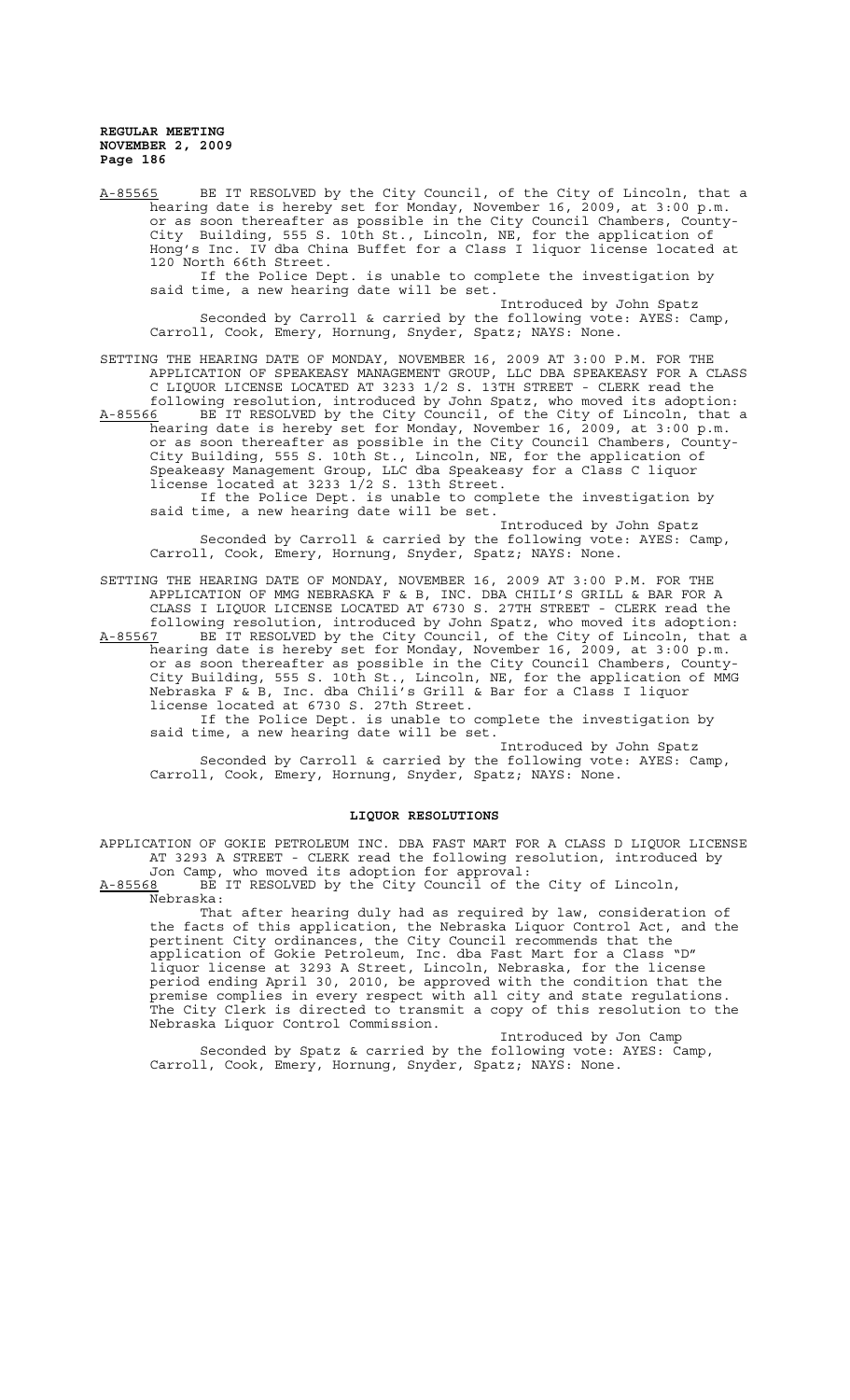MANAGER APPLICATION OF TERRANCE L. GOKIE FOR GOKIE PETROLEUM INC. DBA FAST MART AT 3293 A STREET - CLERK read the following resolution, introduced by Jon Camp, who moved its adoption for approval:

A-85569 WHEREAS, Gokie Petroleum, Inc. dba Fast Mart located at 3293 A Street, Lincoln, Nebraska has been approved for a Retail Class "D" liquor license, and now requests that Terrance L. Gokie be named manager;

WHEREAS, Terrance L. Gokie appears to be a fit and proper person to manage said business.

NOW, THEREFORE, BE IT RESOLVED by the City Council of the City of Lincoln, Nebraska:

That after hearing duly had as required by law, consideration of the facts of this application, the Nebraska Liquor Control Act, and the pertinent City ordinances, the City Council recommends that Terrance L. Gokie be approved as manager of this business for said licensee. The City Clerk is directed to transmit a copy of this resolution to the Nebraska Liquor Control Commission.

Introduced by Jon Camp Seconded by Spatz & carried by the following vote: AYES: Camp, Carroll, Cook, Emery, Hornung, Snyder, Spatz; NAYS: None.

APPLICATION OF STOP 'N SHOP INC. DBA STOP 'N SHOP #7 FOR A CLASS D LIQUOR LICENSE AT 5640 SOUTH 16TH STREET - CLERK read the following resolution, introduced by Jon Camp, who moved its adoption for approval:

A-85570 BE IT RESOLVED by the City Council of the City of Lincoln, Nebraska:

That after hearing duly had as required by law, consideration of the facts of this application, the Nebraska Liquor Control Act, and the pertinent City ordinances, the City Council recommends that the application of Stop 'N Shop, Inc. dba Stop 'N Shop #7 for a Class "D" liquor license at 5640 South 16th Street, Lincoln, Nebraska, for the license period ending April 30, 2010, be approved with the condition that the premise complies in every respect with all city and state regulations. The City Clerk is directed to transmit a copy of this resolution to the Nebraska Liquor Control Commission.

Introduced by Jon Camp Seconded by Spatz & carried by the following vote: AYES: Camp, Carroll, Cook, Emery, Hornung, Snyder, Spatz; NAYS: None.

MANAGER APPLICATION OF JASON K. LAESSIG FOR STOP 'N SHOP INC. DBA STOP 'N SHOP #7 AT 5640 SOUTH 16TH STREET - CLERK read the following resolution, introduced by Jon Camp, who moved its adoption for approval:

A-85571 WHEREAS, Stop 'N Shop, Inc. dba Stop 'N Shop #7 located at 5640 South 16th Street, Lincoln, Nebraska has been approved for a Retail Class "D" liquor license, and now requests that Jason K. Laessig be named manager;

WHEREAS, Jason K. Laessig appears to be a fit and proper person to manage said business.

NOW, THEREFORE, BE IT RESOLVED by the City Council of the City of Lincoln, Nebraska:

That after hearing duly had as required by law, consideration of the facts of this application, the Nebraska Liquor Control Act, and the pertinent City ordinances, the City Council recommends that Jason K. .<br>Laessig be approved as manager of this business for said licensee. The City Clerk is directed to transmit a copy of this resolution to the Nebraska Liquor Control Commission.

Introduced by Jon Camp Seconded by Spatz & carried by the following vote: AYES: Camp, Carroll, Cook, Emery, Hornung, Snyder, Spatz; NAYS: None.

APPLICATION OF STRONG ISLAND ENTERPRISE, INC. DBA BRICKTOP FOR A CLASS C LIQUOR LICENSE AT 1427 O STREET - CLERK read the following resolution,

introduced by Jon Camp, who moved its adoption for approval: A-85572 BE IT RESOLVED by the City Council of the City of Lincoln, Nebraska: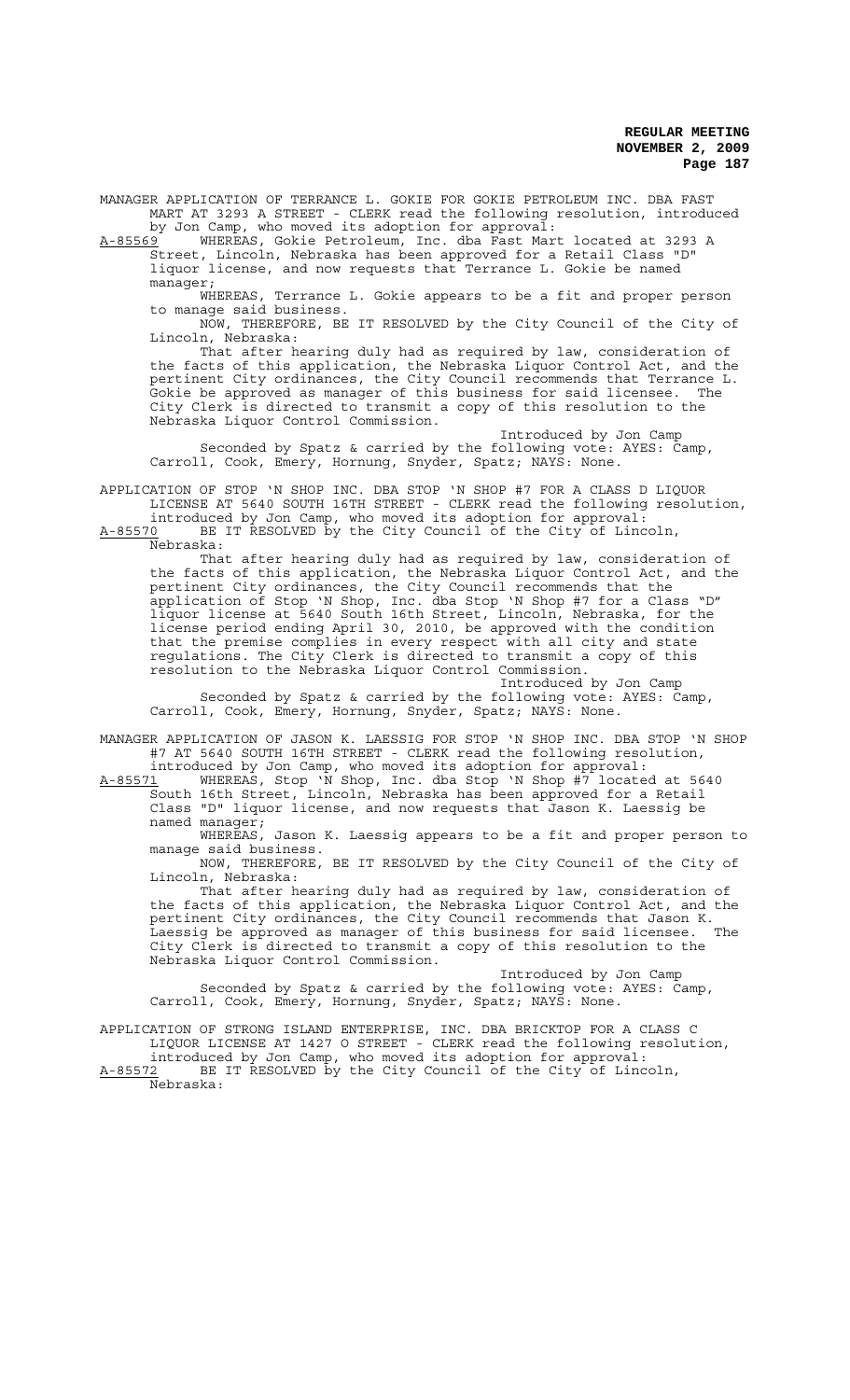> That after hearing duly had as required by law, consideration of the facts of this application, the Nebraska Liquor Control Act, and the pertinent City ordinances, the City Council recommends that the application of Strong Island Enterprise, Inc. dba Bricktop for a Class "C" liquor license at 1427 O Street, Lincoln, Nebraska, for the license period ending October 31, 2010, be approved with the condition that: 1. There be no business or personal alcohol related offenses by the applicant within the first year after approval.

2. Applicant must successfully complete the responsible beverage server training course required by Section 5.04.035 of the Lincoln Municipal Code within 30 days of approval of this resolution. 3. The premise must comply in every respect with all city and state regulations.

The City Clerk is directed to transmit a copy of this resolution to the Nebraska Liquor Control Commission.

Introduced by Jon Camp Seconded by Spatz & carried by the following vote: AYES: Camp, Carroll, Cook, Emery, Hornung, Snyder, Spatz; NAYS: None.

MANAGER APPLICATION OF DAVID R. MARLBOROUGH FOR STRONG ISLAND ENTERPRISE, INC. DBA BRICKTOP AT 1427 O STREET - CLERK read the following resolution.<br>HORNUNG Moved its adoption for denial. Moved its adoption for denial.

Motion **died** for lack of a second.

CAMP Moved its adoption for approval:

A-85573 WHEREAS, Strong Island Enterprise, Inc. dba Bricktop located at 1427 O Street, Lincoln, Nebraska has been approved for a Retail Class "C" liquor license, and now requests that David R. Marlborough be named manager;

WHEREAS, David R. Marlborough appears to be a fit and proper person to manage said business.

NOW, THEREFORE, BE IT RESOLVED by the City Council of the City of Lincoln, Nebraska:

That after hearing duly had as required by law, consideration of the facts of this application, the Nebraska Liquor Control Act, and the pertinent City ordinances, the City Council recommends that David R. Marlborough be approved as manager of this business for said licensee. The City Clerk is directed to transmit a copy of this resolution to the Nebraska Liquor Control Commission.

Introduced by Jon Camp Seconded by Spatz & carried by the following vote: AYES: Camp, Carroll, Cook, Emery, Snyder, Spatz; NAYS: Hornung.

## **ORDINANCES - 2ND READING & RELATED RESOLUTIONS (as required)**

- AMENDING THE PAY SCHEDULES FOR CERTAIN EMPLOYEE GROUPS ASSIGNED TO THE PAY RANGE WHICH IS PREFIXED BY THE LETTER M BY CHANGING THE TITLE OF DEPUTY FIRE CHIEF TO BATTALION CHIEF, BY CHANGING THE TITLE OF DEPUTY FIRE CHIEF OF TRAINING TO DIVISION CHIEF OF TRAINING AND BY CHANGING THE TITLE OF AND REVISING THE CLASSIFICATION OF DEPUTY FIRE CHIEF OF MAINTENANCE TO DIVISION CHIEF OF MAINTENANCE - CLERK read an ordinance, introduced by Jayne Snyder, amending Section 1 of Ordinance No. 18971 passed August 6, 2007, relating to the pay schedules of employees whose classifications are assigned to the pay range which is prefixed by the letter "M," by changing the current job classification titles of "Deputy Fire Chief" to "Battalion Chief"; "Deputy Fire Chief of Training" to "Division Chief of Training"; and "Deputy Fire Chief of Maintenance" to "Division Chief of Maintenance," the second time.
- AMENDING THE PAY SCHEDULES FOR CERTAIN EMPLOYEE GROUPS ASSIGNED TO THE PAY RANGE WHICH IS PREFIXED BY THE LETTER C BY CHANGING THE PAY RANGE FOR THE JOB CLASSIFICATION OF URBAN SEARCH AND RESCUE SPECIALIST - CLERK read an ordinance, introduced by Jayne Snyder, amending Section 3 of Ordinance No. 18967 passed August 6, 2007, relating to the pay schedules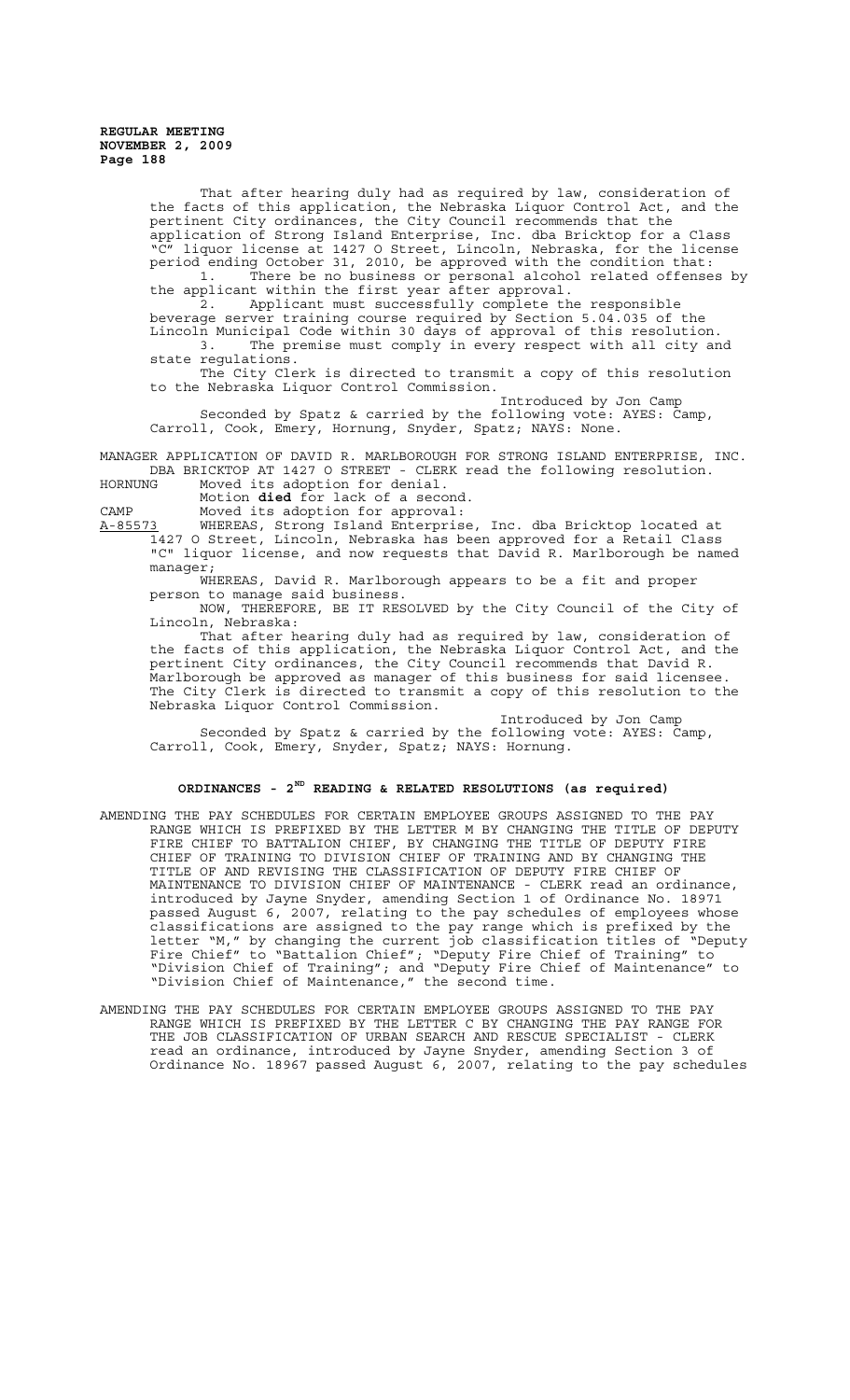of employees whose classifications are assigned to the pay range which is prefixed by the letter  $C,''$  by changing the pay range of the job classification "Urban Search and Rescue Specialist" from C17 to C23, the second time.

- AMENDING THE PAY SCHEDULES FOR CERTAIN EMPLOYEE GROUPS ASSIGNED TO THE PAY RANGES WHICH ARE PREFIXED BY THE LETTERS N AND C BY CHANGING THE TITLE AND PAY RANGE FOR THE JOB CLASSIFICATION OF RADIO SYSTEM LEAD TECHNICIAN (N20) TO RADIO SYSTEM SPECIALIST (C27) AND BY CHANGING THE TITLE AND PAY RANGE FOR THE JOB CLASSIFICATION OF RADIO SYSTEM LEAD TECHNICIAN (N21) TO RADIO SYSTEM LEAD SPECIALIST (C28) - CLERK read an ordinance, introduced by Jayne Snyder, amending Section 1 of Ordinance No. 18972 passed August 6, 2007, relating to the pay schedules of employees whose classifications are assigned to the pay range which is prefixed by the letter "N," and amending Section 3 of Ordinance No. 18967 passed August 6, 2007, relating to the pay schedules of employees whose classifications are assigned to the pay range which is prefixed by the letter "C," by changing the current job classification title of "Radio System Technician" to "Radio System Specialist" and changing the related pay range from N20 to C27, and changing the current job classification title of "Radio System Lead Technician" to "Radio System Lead Specialist" and changing the related pay range from N21 to C28, the second time.
- CHANGE OF ZONE HP 09020 AMENDING ORDINANCE NO. 19305, PASSED BY THE CITY COUNCIL ON SEPTEMBER 14, 2009, TO ACCEPT A CORRECTED EXHIBIT "A", GUIDELINES FOR PRESERVATION FOR RICKETS MANSION, ATTACHED TO THE ORDINANCE - CLERK read an ordinance, introduced by Jayne Snyder, amending Ordinance No. 19305 passed by the City Council of the City of Lincoln, Nebraska on September 14, 2009, to adopt the correct Exhibit "A", Preservation Guidelines for Rickets Mansion, 400 South 33rd Street, the second time.

### **PUBLIC HEARING RESOLUTIONS**

COMP. PLAN CONFORMITY 09010 - APPROVING AMENDMENTS TO THE LINCOLN CENTER REDEVELOPMENT PLAN TO ADD THE "HAYMARKET HOTEL AND TOOL HOUSE REDEVELOPMENT PROJECT AREA" TO INCLUDE REDEVELOPMENT OF TWO EXISTING BUILDINGS, AN ADDITION TO THE EXISTING BUILDINGS AND CONSTRUCTION OF A NEW BUILDING THAT TOGETHER WILL HOUSE HOTEL, RESIDENTIAL AND OTHER COMMERCIAL USES, ON PROPERTY GENERALLY BOUNDED BY 8TH, 9TH, Q AND R STREETS - CLERK read the following resolution, introduced by Jayne Snyder, who moved its adoption:

A-85574 WHEREAS, the City Council on October 22, 1984, adopted Resolution No. A-69713 finding an area generally bounded by "R" Street, 17th Street, "S" Street, and 7th Street to be blighted, and on October 19, 1987, adopted Resolution No. A-71701 finding said area to be blighted and substandard as defined in the Nebraska Community Development Law (Neb.Rev. Stat. § 18-2101, et seq. as amended) and in need of redevelopment; and

WHEREAS, The City Council has previously adopted the Lincoln Center Redevelopment Plan (hereinafter the "Plan") including plans for various redevelopment projects within said area in accordance with the requirements and procedures of the Nebraska Community Development Law; and now desires to modify said plan by establishing the "Haymarket Hotel and Tool House Redevelopment Project Area" generally bounded by 8th and 9th Streets and Q and R Streets, for the redevelopment of two existing buildings, an addition to the existing buildings and construction of a new building for a hotel, residential and other commercial uses; and

WHEREAS, the Director of the Urban Development Department has filed with the City Clerk modifications to the Redevelopment Plan contained in the document entitled "Proposed Amendments to the Lincoln Center Redevelopment Plan for the Haymarket Hotel and Tool House Redevelopment Project" which is attached hereto, marked as Attachment "A", and made a part hereof by reference, and has reviewed said plan and has found that it meets the conditions set forth in <u>Neb. Rev. Stat.</u> § 18-2113 (Reissue 2007); and

WHEREAS, on September 25, 2009, a notice of public hearing was mailed postage prepaid to all registered neighborhood associations located in whole or in part within one mile radius of the area to be redeveloped setting forth the time, date, place and purpose of the public hearing to be held on October 7, 2009 before the Lincoln City - Lancaster County Planning Commission regarding the proposed Haymarket Hotel and Tool House Redevelopment Project, a copy of said notice and list of said registered neighborhood associations having been attached hereto as Attachment "B" and "C" respectively; and

WHEREAS, on October 20, 2009 a notice of public hearing was mailed postage prepaid to the foregoing registered neighborhood associations setting forth the time, date, place, and purpose of the public hearing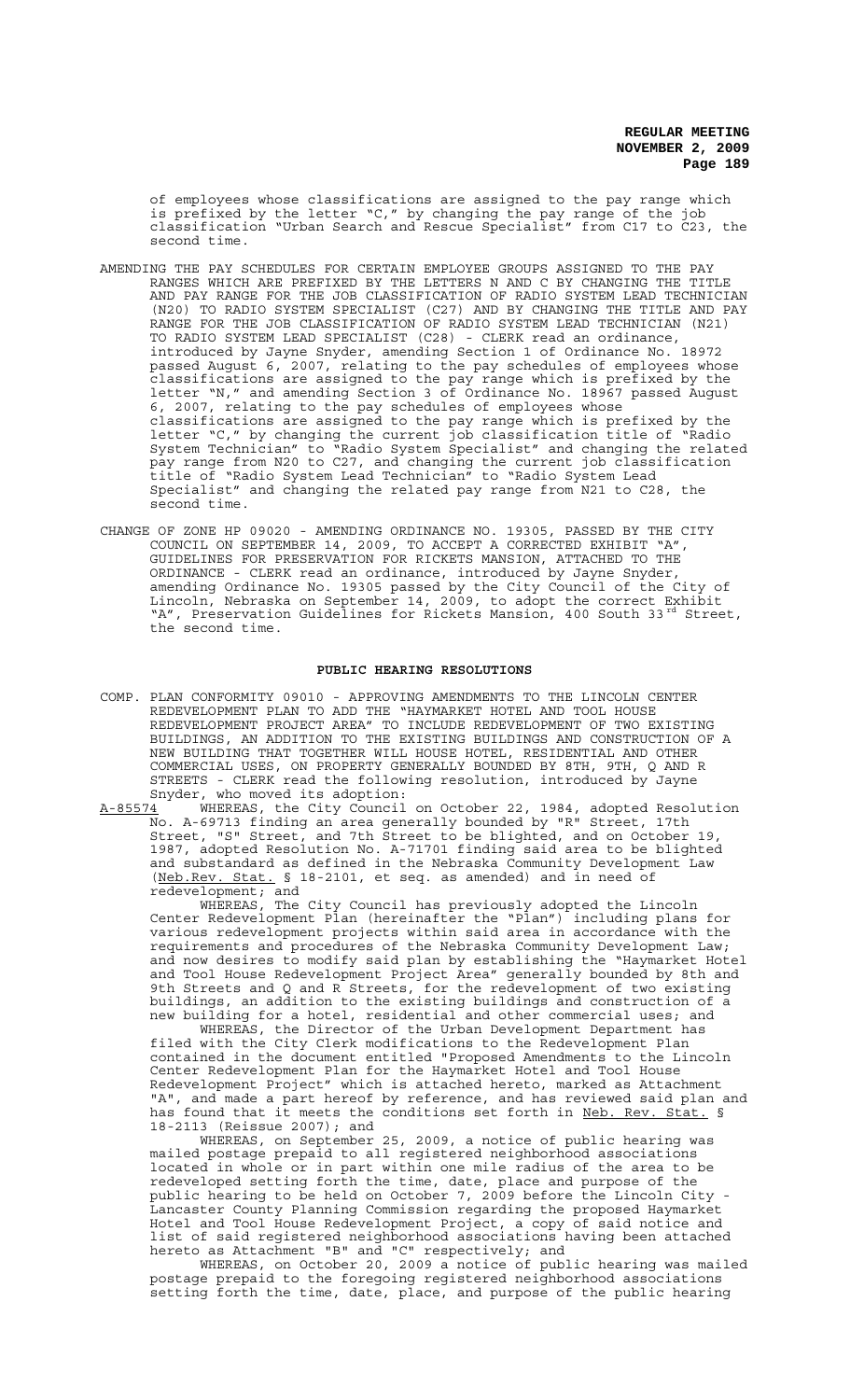> before the City Council to be held on November 2, 2009, regarding the proposed Haymarket Hotel and Tool House Redevelopment Project, a copy of said notice having been attached hereto as Attachment "D"; and

> WHEREAS, on October 16, 2009 and October 23, 2009 a Notice of Public Hearing was published in the Lincoln Journal Star newspaper, setting the time, date, place and purpose of the public hearing to be held on November 2, 2009 regarding the proposed Haymarket Hotel and Tool House Redevelopment Project for said blighted and substandard area, a copy of such notice having been attached hereto and marked as Attachment  $"E"$ ; and

> WHEREAS, said proposed Amendments to the Lincoln Center Redevelopment Plan to add the Haymarket Hotel and Tool House Redevelopment Project has been submitted to the Lincoln-Lancaster County Planning Commission for review and recommendations, and said Planning Commission on October 7, 2009 found the Plan Amendments to be in conformance with the Comprehensive Plan and recommended approval thereof; and

> WHEREAS, on November 2, 2009 in the City Council chambers of the County-City Building, 555 South 10th Street, Lincoln, Nebraska, the City Council held a public hearing relating to the proposed modifications to the Redevelopment Plan and all interested parties were afforded at such public hearing a reasonable opportunity to express their views

respecting said proposed modifications to the redevelopment plan; and WHEREAS, the City Council has duly considered all statements made and materials submitted relating to said proposed modifications to the redevelopment plan.

NOW, THEREFORE, IT IS FOUND AND DETERMINED by the City Council of the City of Lincoln, Nebraska as follows:

1. That the Haymarket Hotel and Tool House Redevelopment Project is described in sufficient detail and is designed with the general purpose of accomplishing a coordinated, adjusted and harmonious development of the City and its environs which will promote the general health, safety and welfare, sound design and arrangement, the wise and efficient expenditure of public funds, and the prevention of the recurrence of unsanitary or unsafe dwelling accommodations or conditions of blight.

2. That incorporating the Haymarket Hotel and Tool House Redevelopment Project into the Redevelopment Plan is feasible and in conformity with the general plan for the development of the City of Lincoln as a whole and said Plan is in conformity with the legislative declarations and determinations set forth in the Community Development Law.

3. That the substandard and blighted conditions in the Haymarket Hotel and Tool House Redevelopment Project Area are beyond remedy and control solely by regulatory process and the exercise of police power and cannot be dealt with effectively by the ordinary operations or private enterprise without the aids provided by the Community Development law, specifically including Tax Increment Financing.<br>4.

That elimination of said substandard and blighted conditions under the authority of the Community Development Law is found to be a public purpose and in the public interest.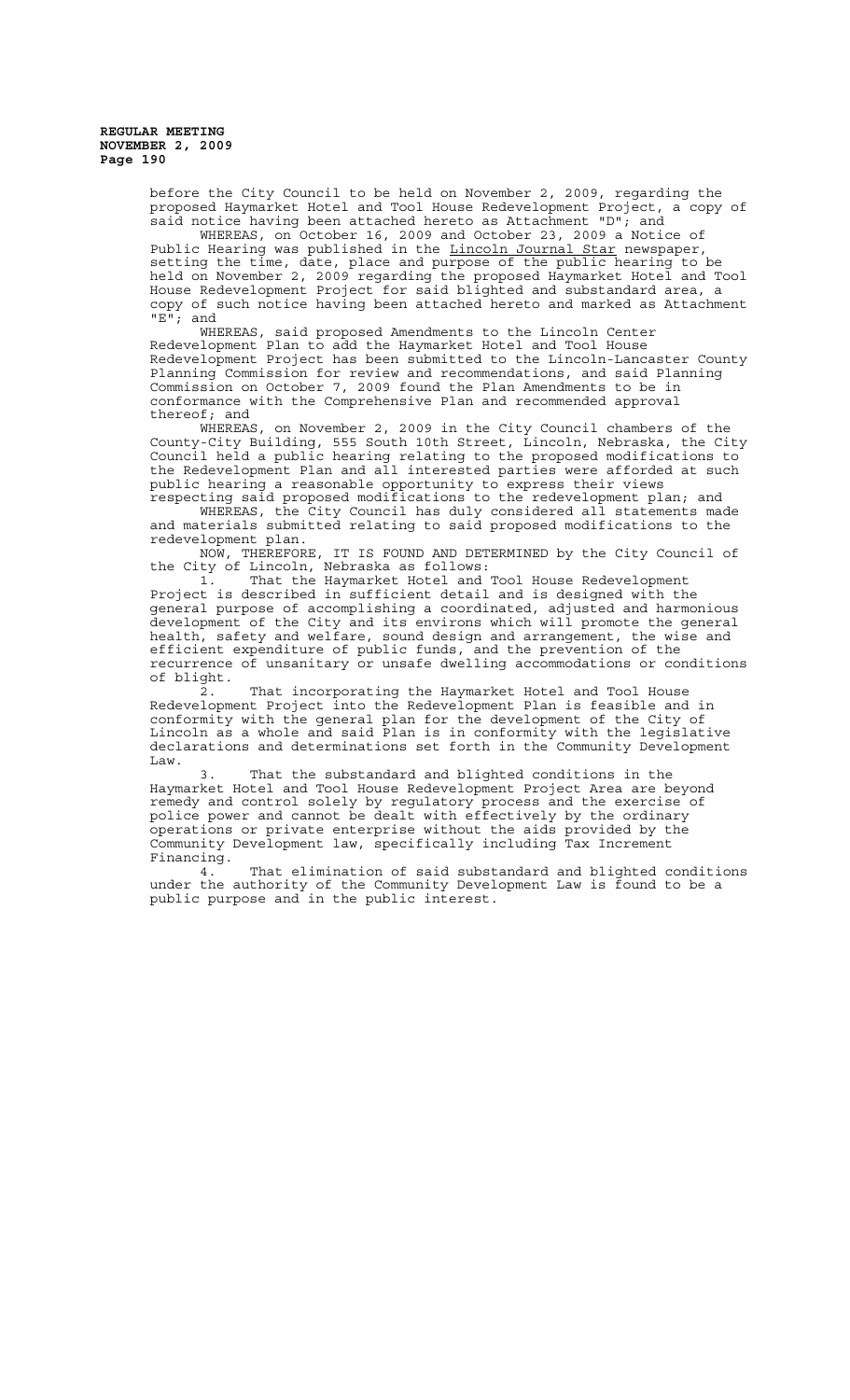That the Haymarket Hotel and Tool House Redevelopment Project would not be economically feasible without the use of tax-increment financing.

6. That the costs and benefits of the redevelopment activities, including costs and benefits to other affected political subdivisions, the economy of the community, and the demand for public and private services have been analyzed by the City Council as the governing body for the City of Lincoln and have been found to be in the long-term best interest of the City of Lincoln.

NOW, THEREFORE, BE IT RESOLVED by the City Council of the City of Lincoln, Nebraska:

1. That the document entitled "Proposed Amendments to the Lincoln Center Redevelopment Plan for the Haymarket Hotel and Tool House Redevelopment Project" attached hereto as Attachment "A", establishing and adding the Haymarket Hotel and Tool House Redevelopment Project to the Lincoln Center Redevelopment Plan, is hereby accepted and approved by the City Council as the governing body for the City of Lincoln.

2. That the Urban Development Director, or his authorized representative, is hereby authorized and directed to take all steps necessary to implement the provisions of said Redevelopment Plan as they relate to the above-described modifications.<br>3. That the Redevelopment Project A

That the Redevelopment Project Area for the Haymarket Hotel and Tool House Redevelopment Project as described and depicted in the Plan Amendments is the Redevelopment Project Area comprising the property to be included in the area subject to the tax increment provision authorized in the Nebraska Community Development Law.

4. That the Finance Director is hereby authorized and directed to cause to be drafted and submitted to the City Council any appropriate ordinances and documents for the authorization to provide necessary funds including Community Improvement Financing in accordance with the Community Development Law to finance related necessary and appropriate public acquisitions, improvements and other activities set forth in said Plan Amendment to the Lincoln Center Redevelopment Plan.

Introduced by Jayne Snyder Seconded by Spatz & carried by the following vote: AYES: Carroll, Cook, Emery, Hornung, Snyder, Spatz; NAYS: None; ABSTAIN: Camp.

AUTHORIZING THE ACCEPTANCE OF A TOUR DE LINCOLN BICYCLE SCULPTURE IN MEMORY OF GREG DUNBAR FOR INCLUSION IN THE CITY'S PUBLIC ART COLLECTION AND FOR DISPLAY ON PUBLIC PROPERTY NEAR THE TEACHERS FOUNTAIN AT 27TH AND CAPITOL PARKWAY - CLERK read the following resolution, introduced by Jayne Snyder, who moved its adoption:

A-85575 WHEREAS, a bicycle sculpture, as a part of the Tour de Lincoln art project, has been offered to the City of Lincoln by Mark Tallman, in memory of Greg Dunbar, long-time owner of Deluxe Bicycle Shop, for display at the Teachers Fountain near 27th Street and Capitol Parkway, where it had previously been placed; and

WHEREAS, the City, through its Parks and Recreation Department, desires to accept the donation of the art work and to install it at said Teachers Fountain.

NOW, THEREFORE, BE IT RESOLVED by the City Council of the City of Lincoln, Nebraska:

That the donation of a bicycle sculpture for display on public property, in memory of Greg Dunbar, owner of Deluxe Bicycle Shop, is hereby accepted.

Introduced by Jayne Snyder Seconded by Carroll & carried by the following vote: AYES: Camp, Carroll, Cook, Emery, Hornung, Snyder, Spatz; NAYS: None.

APPROVING THE USE OF PUBLIC RIGHT-OF-WAY BY UNIVERSITY OF NEBRASKA-LINCOLN TO PLACE TWO CONDUITS IN VINE STREET TO PROVIDE TELEPHONE AND FIBER OPTIC SERVICE TO A NEW UNL PARKING STRUCTURE AT 19TH AND VINE STREETS - PRIOR to reading:

COOK Moved to amend Bill No. 09R-197 in the following manner: 1. On page 3, line 6, delete the date "1999" and insert in lieu

thereof the date 2010.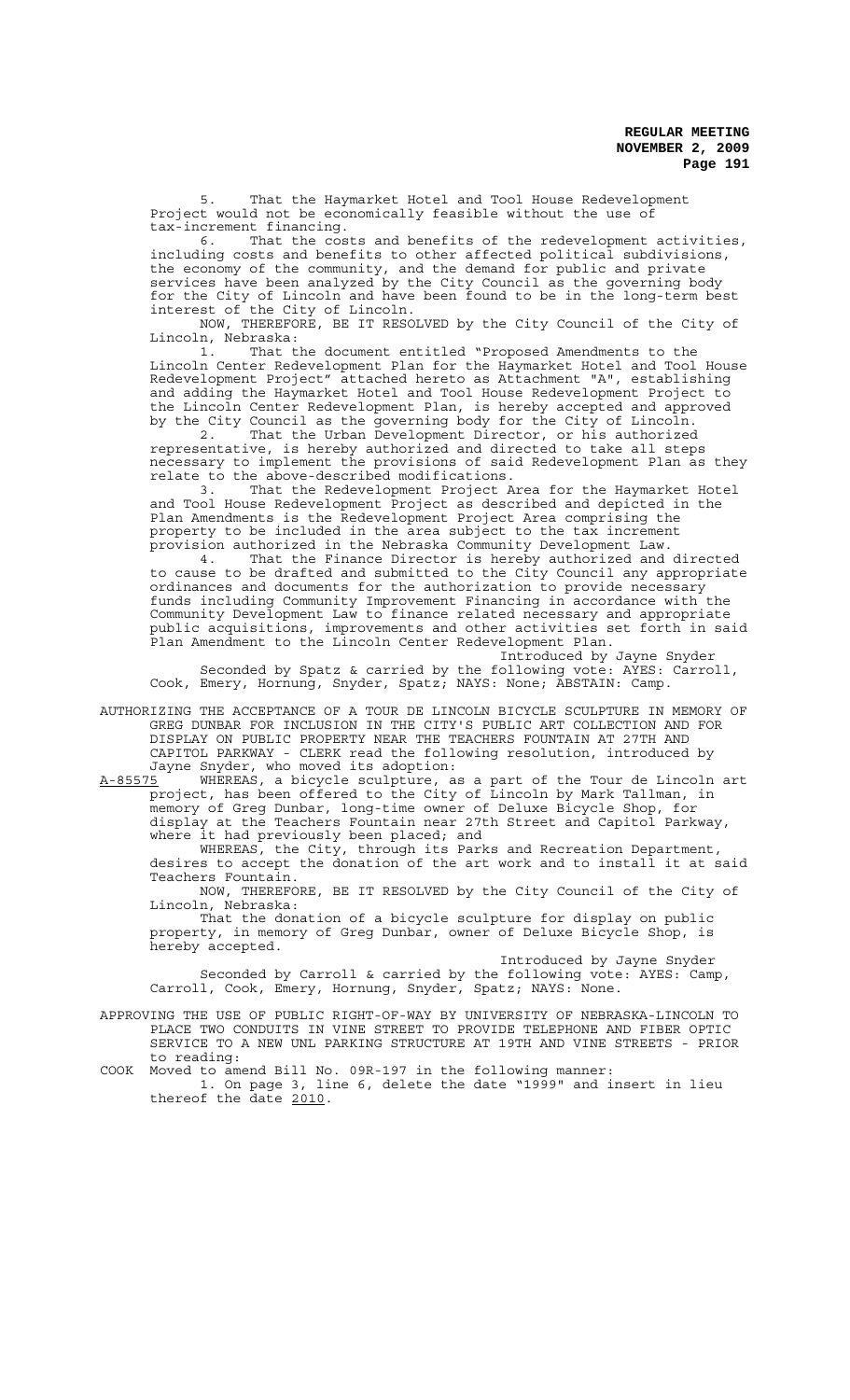Seconded by Carroll & carried by the following vote: AYES: Camp, Carroll, Cook, Emery, Hornung, Snyder, Spatz; NAYS: None. CLERK Read the following amended resolution, introduced by John Spatz,

who moved its adoption:<br><u>A-85576</u> WHEREAS, the Univ WHEREAS, the University of Nebraska-Lincoln has submitted an application for a permit to use the public right-of-way in Vine Street for the purpose of installing two conduits to provide telephone and fiber optic service to a new UNL parking structure at 19th and Vine Streets; and<br>WHEREAS,

said applicant has submitted a letter of application and a site plan which are attached hereto, marked as Exhibit "A" and Exhibit "B" respectively, and made a part of this resolution by reference, to use the public right-of-way as above described; and

WHEREAS, said applicant has complied with all of the provisions of Chapter 14.53 of the Lincoln Municipal Code pertaining to such use. NOW, THEREFORE, BE IT RESOLVED by the City Council of the City of Lincoln, Nebraska:

That the aforesaid application of the University of Nebraska-Lincoln, hereinafter referred to as Permittee, to use the public rightof-way in Vine Street as shown on Exhibit "B", for the purpose of installing two conduits to provide telephone and fiber optic service be granted as a privilege only by virtue of and subject to strict compliance with the site plan, the letter of application, and the following terms and conditions:

1. That the permission herein granted is granted as a privilege only, and is subject to all the terms and conditions of Chapter 14.53 of the Lincoln Municipal Code except that the provisions relating to the posting of a continuing bond in the amount of \$5,000 and the filing of a certificate of insurance are waived since Permittee is a governmental entity.<br>2.

2. That said use shall conform to the application, the site plan filed therewith, and with all applicable City ordinances and regulations.

3. The Permittee, its successors or assigns shall save and keep the City free and harmless from any and all loss or damages or claims for damages arising from or out of the use of the public way requested herein.

The work shall be constructed in accordance with plans and specifications approved by the Department of Public Works and Utilities. The facilities, where they are underground, shall be laid to a minimum depth of 3½ feet from the top of the cable to the surface of the ground. All land surfaces and all pavement shall be restored to their original condition after the work is completed on each segment of the project. "As built" drawings shall be furnished to the City by the Permittee to show the precise locations, depths, and nature of all materials installed in accordance with the permit. The City shall have the right at any time when, in its judgment, it becomes necessary or advisable to require a change of location of said facilities as a matter of safety, or on account of change of grade, resurfacing, repair, reconstruction of any street, alley, sidewalk, or other public ground, or the construction of any structure thereon, or for any other reason, all of which shall be done at the cost and expense of the Permittee in a good and workmanlike manner.

5. The Permittee shall pay to the City an annual rental for the use and occupancy of the space beneath said public street occupied by such use which rental is currently \$1.50 per lineal foot of space occupied underneath the public street, alley, sidewalk, or other public ground. Such rental is based upon the number of conduits being placed within the right-of-way.

All payments shall be made to the City Treasurer and shall be due and payable on the 1st day of October of each year; provided, however, the amount of the initial payment shall be prorated from the date of approval of this permit to the 1st day of October, <del>1999</del> 2010 and payment shall be due and payable on October 1st thereafter.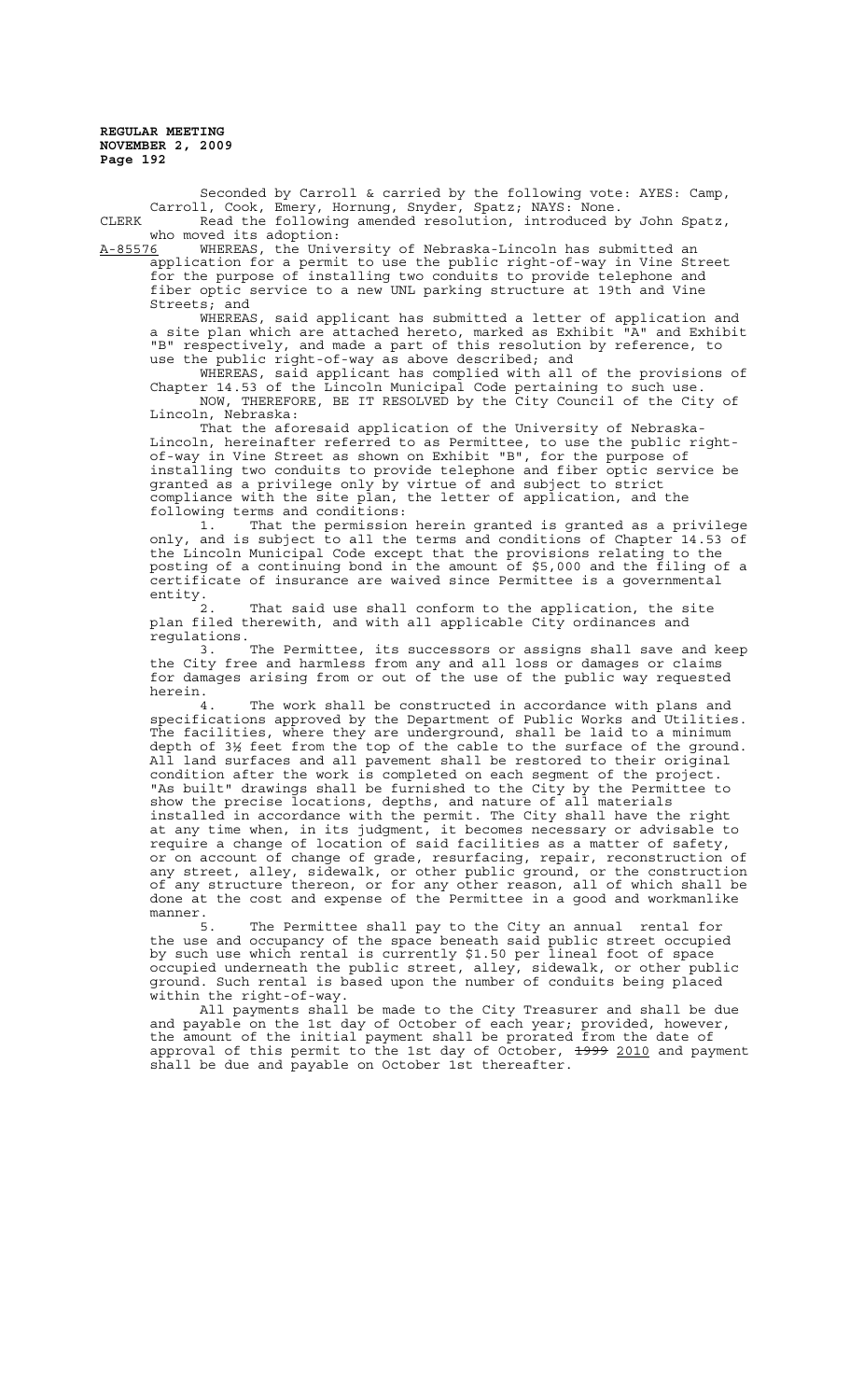Any such rent shall become delinquent on the 1st day of December of each year and such delinquent rent shall bear interest at the rate of 1% per month until paid and if such rent is not paid for six months or more after such delinquent date, a penalty of 5% shall be added thereto in addition to said interest.

6. Any additions, changes, modifications, amendments of the uses permitted herein shall require a new permit or other authorization. 7. That all work done under the authority of this resolution shall be subject to the inspection and approval of the Director of Public Works of the City of Lincoln.

8. The terms and conditions of this resolution shall be binding and obligatory upon the above-named Permittee, its successors and assigns.

9. That within thirty (30) days from the adoption of this resolution, and before commencing any construction under the provisions hereof, the Permittee shall file an unqualified written acceptance of all the terms and conditions of this resolution with the City Clerk. Failure to do so will be considered a rejection hereof and all privileges and authorities hereunder granted shall terminate.

Introduced by John Spatz Seconded by Carroll & carried by the following vote: AYES: Camp, Carroll, Cook, Emery, Hornung, Snyder, Spatz; NAYS: None.

ADOPTING THE LINCOLN ELECTRIC SYSTEM RATE SCHEDULE, SERVICE REGULATIONS, AND COST ANALYSIS SUMMARY PROVIDING FOR A SYSTEM AVERAGE INCREASE OF 2.9 PERCENT, TO BE EFFECTIVE JANUARY 1, 2010. (REQUEST ACTION ON 11/16/09) -PRIOR to reading:

COOK Moved to delay action on Bill No. 09R-198 to November 16, 2009. Seconded by Carroll & carried by the following vote: AYES: Camp, Carroll, Cook, Emery, Hornung, Snyder, Spatz; NAYS: None.

ADOPTING THE LINCOLN ELECTRIC SYSTEM ANNUAL BUDGET FOR 2010, TO BECOME EFFECTIVE JANUARY 1, 2010. (ACTION DATE: 11/16/09)

# **ORDINANCE - 1ST READING & RELATED RESOLUTIONS (as required)**

- CHANGE OF ZONE 09025 APPLICATION OF LINCOLN FEDERAL BANCORP FOR A CHANGE OF ZONE FROM R-5 RESIDENTIAL DISTRICT TO H-4 GENERAL COMMERCIAL DISTRICT ON PROPERTY GENERALLY LOCATED AT THE SOUTHEAST CORNER OF SOUTH 33RD STREET AND YANKEE HILL ROAD - CLERK read an ordinance, introduced by John Spatz, amending the Lincoln Zoning District Maps adopted by reference and made a part of Title 27 of the Lincoln Municipal Code, pursuant to Section 27.05.020 of the Lincoln Municipal Code, by changing the boundaries of the districts established and shown thereon, the first time.
- MISC. 09009-1 AMENDING SECTION 26.23.140 OF THE LINCOLN MUNICIPAL CODE TO EXPAND THE EXCEPTIONS TO THE REQUIREMENT THAT EVERY LOT SHALL FRONT UPON AND TAKE ACCESS TO A PUBLIC STREET; AND REPEALING SECTION 26.23.140 AS HITHERTO EXISTING - CLERK read an ordinance, introduced by John Spatz, amending Section 26.23.140 of the Lincoln Municipal Code to expand the exceptions to the requirement that every lot shall front upon and take access to a public street; and repealing Section 26.23.140 of the Lincoln Municipal Code as hitherto existing, the first time.
- MISC. 09009-2 AMENDING SECTION 26.31.010 OF THE LINCOLN MUNICIPAL CODE RELATING TO MODIFICATION OF REQUIREMENTS TO GRANT THE PLANNING DIRECTOR AUTHORITY TO EXTEND THE TIME FOR INSTALLATION OF REQUIRED SUBDIVISION IMPROVEMENTS AND TO PROVIDE A PROCEDURE FOR APPEALS OF SUCH APPROVALS BY THE PLANNING DIRECTOR; AND REPEALING SECTION 26.31.010 OF THE LINCOLN MUNICIPAL CODE AS HITHERTO EXISTING - CLERK read an ordinance, introduced by John Spatz, amending Section 26.31.010 of the Lincoln Municipal Code relating to modification of requirements to grant the Planning Director authority to extend the time for installation of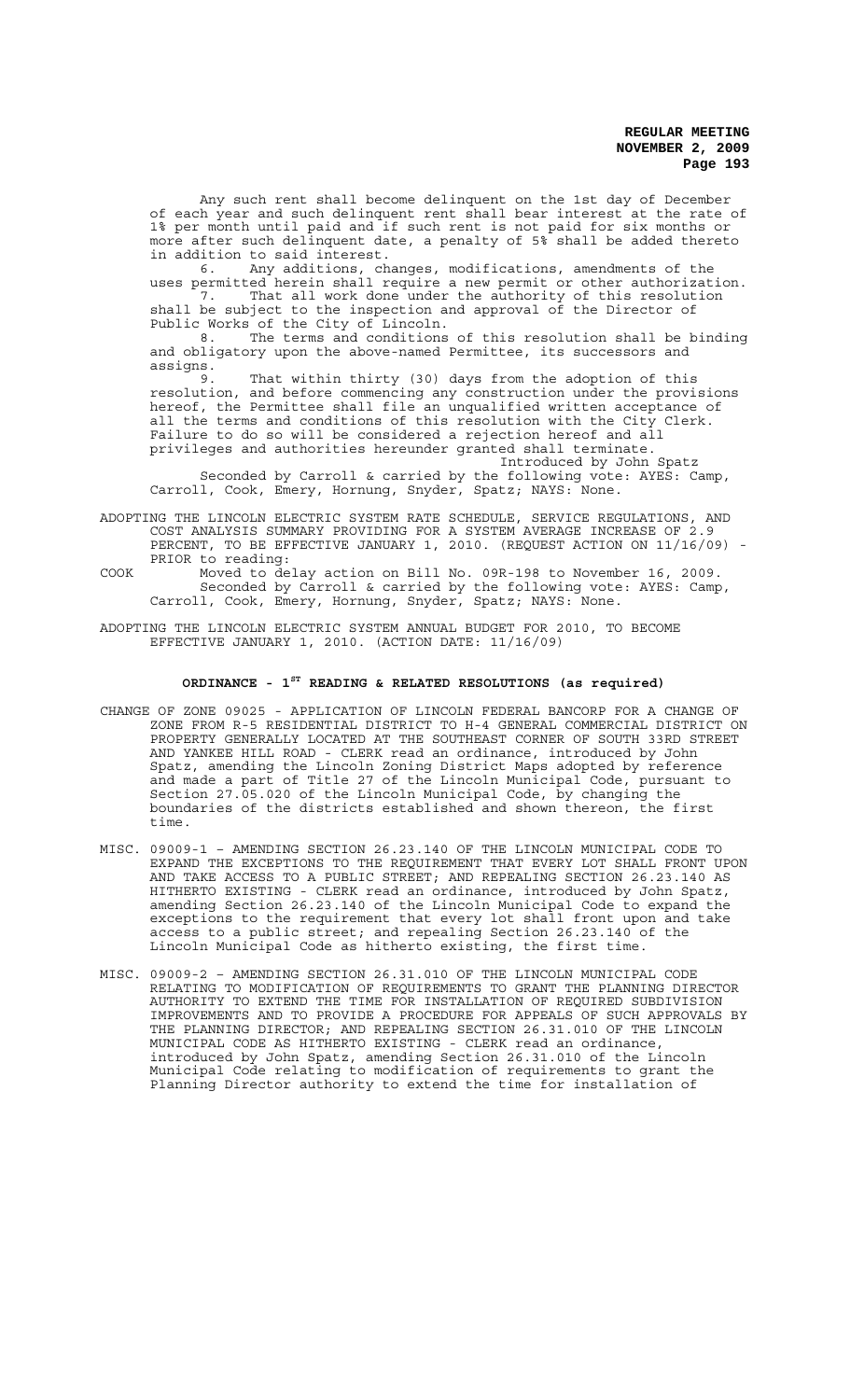required subdivision improvements and to provide a procedure for appeals of such approvals by the Planning Director; and repealing Section 26.31.010 of the Lincoln Municipal Code as hitherto existing, the first time.

# **ORDINANCES - 3RD READING & RELATED RESOLUTIONS (as required)**

CHANGE OF ZONE 09023 - AMENDING SECTION 27.51.030 OF THE LINCOLN MUNICIPAL CODE RELATING TO THE USE REGULATIONS IN THE I-3 EMPLOYMENT CENTER DISTRICT TO ADD A PROVISION ALLOWING A BUILDING TO BE USED AS AN ACCESSORY USE FOR A RESIDENCE FOR RESIDENT WATCHMEN AND CARETAKERS OR SUPERVISORY PERSONNEL EMPLOYED AND RESIDING ON THE PREMISES; AND REPEALING SECTION 27.51.030 OF THE LINCOLN MUNICIPAL CODE AS HITHERTO EXISTING - CLERK read an ordinance, introduced by Adam Hornung, amending Section 27.51.030 of the Lincoln Municipal Code relating to the Use Regulations in the I-3 Employment Center District to add a provision allowing a building to be used as an accessory use for a residence for resident watchmen and caretakers or supervisory personnel employed and residing on the premises; and repealing Section 27.51.030 of the Lincoln Municipal Code as hitherto existing, the third time.<br>HORNUNG Moved to pass the ordinance as read.

Moved to pass the ordinance as read. Seconded by Carroll & carried by the following vote: AYES: Camp, Carroll, Cook, Emery, Hornung, Snyder, Spatz; NAYS: None. The ordinance, being numbered **#19323**, is recorded in Ordinance Book #26, Page

VACATION 09005 - VACATING THE ENTIRE EAST-WEST ALLEY BETWEEN NORTH 41ST STREET AND NORTH 42ND STREET, NORTH OF Y STREET - CLERK read an ordinance, introduced by Adam Hornung, vacating the east-west alley between North 41<sup>st</sup> Street, north of Y Street, and retaining title thereto in the City of Lincoln, Lancaster County, Nebraska, the third time. HORNUNG Moved to pass the ordinance as read.

Seconded by Carroll & carried by the following vote: AYES: Camp, Carroll, Cook, Emery, Hornung, Snyder, Spatz; NAYS: None. The ordinance, being numbered **#19324**, is recorded in Ordinance Book #26, Page

CHANGE OF ZONE 09026 - AMENDING SECTION 27.45.020 OF THE LINCOLN MUNICIPAL CODE RELATING TO PERMITTED USES IN THE H-4 GENERAL COMMERCIAL DISTRICT TO ADD OFFICE BUILDINGS AS A PERMITTED USE; AND REPEALING SECTION 27.45.020 OF THE LINCOLN MUNICIPAL CODE AS HITHERTO EXISTING - CLERK read an ordinance, introduced by Adam Hornung, amending Section 27.45.020 of the Lincoln Municipal Code relating to permitted uses in the H-4 General Commercial District to add office buildings as a permitted use; and repealing Section 27.45.020 of the Lincoln Municipal .<br>Code as hitherto existing, the third time.

HORNUNG Moved to pass the ordinance as read. Seconded by Carroll & carried by the following vote: AYES: Camp, Carroll, Cook, Emery, Hornung, Snyder, Spatz; NAYS: None. The ordinance, being numbered **#19325**, is recorded in Ordinance Book #26, Page

APPROVING A LEASE AGREEMENT BETWEEN THE CITY AND THE ASIAN COMMUNITY & CULTURAL CENTER FOR THE LEASE OF SPACE BY THE LINCOLN AREA AGENCY ON AGING FOR ITS ACTIVAGE CENTER PROGRAM AT 2615 O STREET, LINCOLN, NEBRASKA FROM SEPTEMBER 1, 2009 TO AUGUST 31, 2010 - CLERK read an ordinance, introduced by Adam Hornung, accepting and approving a Lease Agreement between the City of Lincoln and the Asian Community & Cultural Center for the lease of office space by the Lincoln Area Agency on Aging for its ActivAge Center program at 2615 O Street, Lincoln, NE 68510 for a term beginning September 1, 2009 through August 31, 2010, the third time.<br>HORNUNG

Moved to pass the ordinance as read.

Seconded by Carroll & carried by the following vote: AYES: Camp, Carroll, Cook, Emery, Hornung, Snyder, Spatz; NAYS: None.

The ordinance, being numbered **#19326**, is recorded in Ordinance Book #26, Page